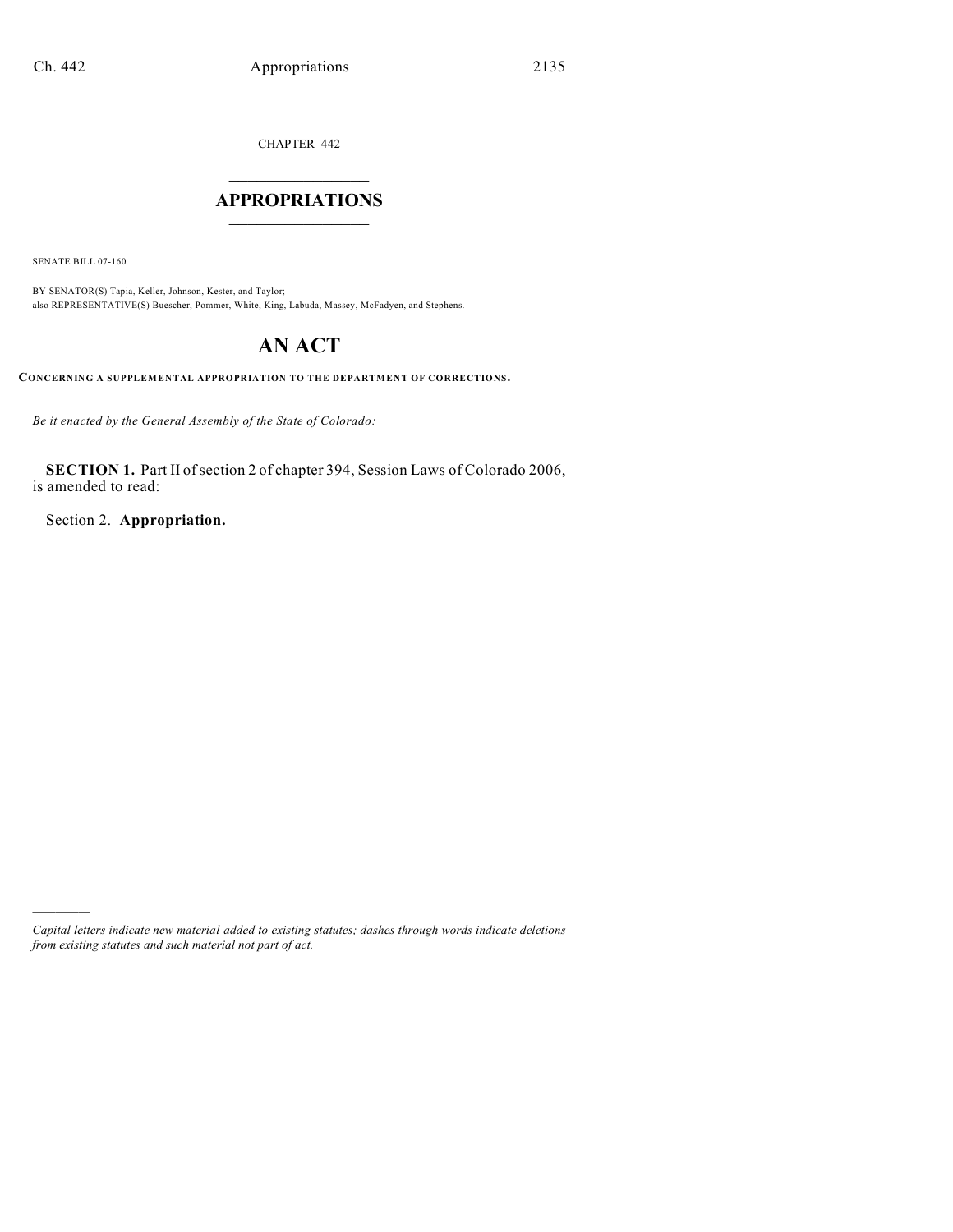|                 |              |             | APPROPRIATION FROM |              |               |                |  |
|-----------------|--------------|-------------|--------------------|--------------|---------------|----------------|--|
| ITEM &          | <b>TOTAL</b> | GENERAL     | <b>GENERAL</b>     | CASH         | <b>CASH</b>   | <b>FEDERAL</b> |  |
| <b>SUBTOTAL</b> |              | <b>FUND</b> | <b>FUND</b>        | <b>FUNDS</b> | <b>FUNDS</b>  | <b>FUNDS</b>   |  |
|                 |              |             | <b>EXEMPT</b>      |              | <b>EXEMPT</b> |                |  |
|                 |              |             |                    |              |               |                |  |

## **PART II DEPARTMENT OF CORRECTIONS**

## **(1) MANAGEMENT**

| (A) Executive Director's Office Subprogram <sup>4</sup> |                      |                      |                            |
|---------------------------------------------------------|----------------------|----------------------|----------------------------|
| Personal Services                                       | <del>1,369,526</del> | 1,267,385            | $102,141($ T) <sup>*</sup> |
|                                                         | 1,374,652            |                      | $107,267(T)^{a}$           |
|                                                         |                      | $(20.6$ FTE)         | $(1.7$ FTE)                |
| Health, Life, and Dental                                | 20,947,413           | 20,335,173           | $612,240^{\circ}$          |
|                                                         | 20,905,682           | 20,293,442           |                            |
| Short-term Disability                                   | <del>331,525</del>   | <del>320,083</del>   | $11,442^b$                 |
|                                                         | 330,774              | 319,332              |                            |
| Amortization Equalization                               |                      |                      |                            |
| Disbursement                                            | 2,071,362            | <del>1,995,415</del> | 75,947 <sup>b</sup>        |
|                                                         | 2,067,842            | 1,991,895            |                            |
| Salary Survey and Senior                                |                      |                      |                            |
| <b>Executive Service</b>                                | 9,345,846            | 9,000,741            | 345,105 <sup>b</sup>       |
| Shift Differential                                      | 4,812,671            | 4,804,621            | $8,050^{\circ}$            |
| Workers' Compensation                                   | 6,021,568            | 5,822,258            | 199,310                    |
|                                                         | 4,428,224            | 4,281,654            | $146,570^{\circ}$          |
| <b>Operating Expenses</b>                               | <del>213,274</del>   | 190,455              | $22,819($ T) <sup>*</sup>  |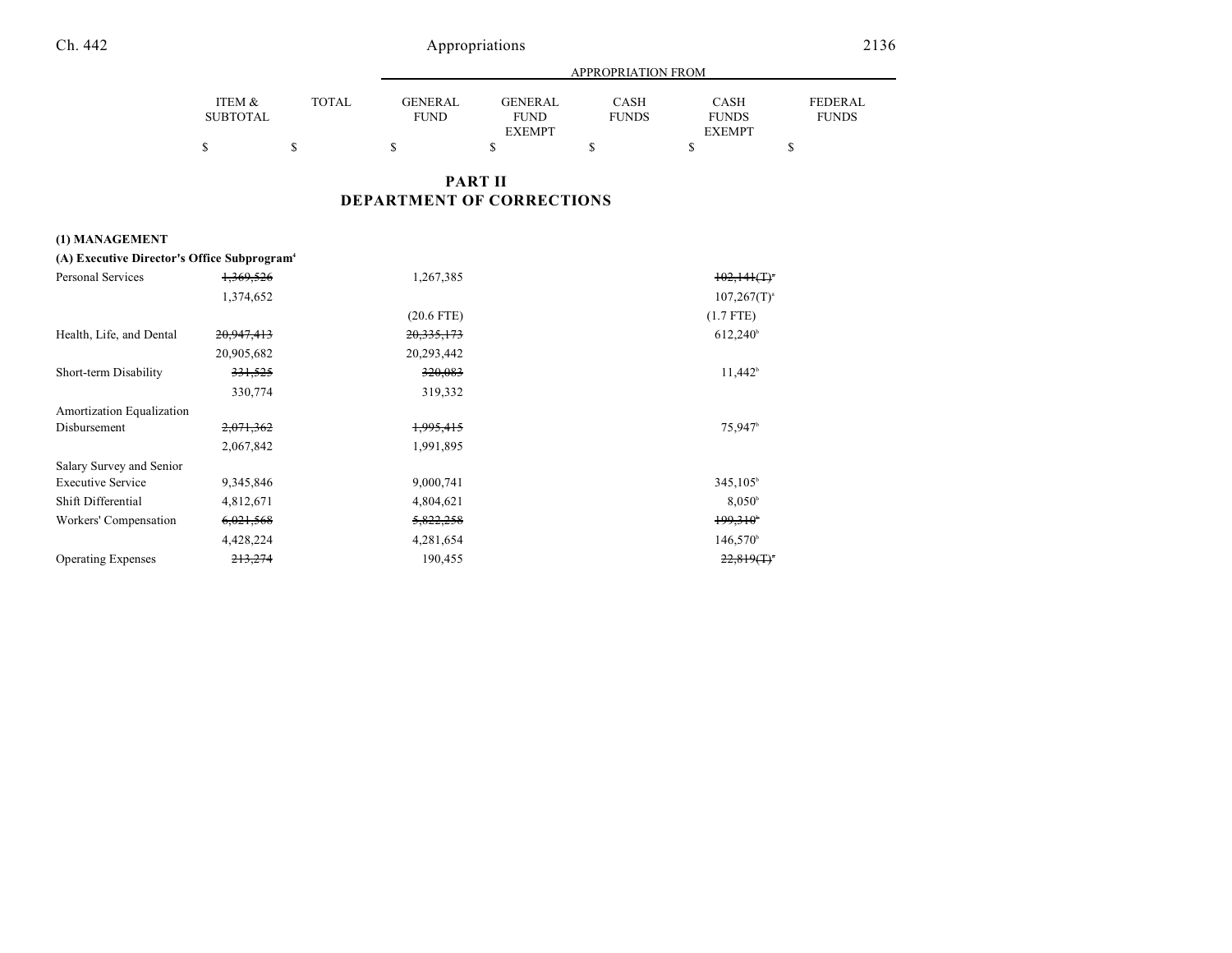|                           | 205,898                  |           | $15,443(T)^{a}$      |
|---------------------------|--------------------------|-----------|----------------------|
| Legal Services for 15,298 |                          |           |                      |
| hours                     | $1,118,491$ <sup>c</sup> | 1,080,133 | 38,358 <sup>b</sup>  |
| Payment to Risk           |                          |           |                      |
| Management and Property   |                          |           |                      |
| Funds                     | 3,192,055                | 3,086,402 | 105,653              |
|                           | 4,982,853                | 4,817,924 | 164,929 <sup>b</sup> |
| <b>Leased Space</b>       | 2,854,318                | 2,644,113 | 210,205 <sup>d</sup> |
|                           | 2,876,318                | 2,666,113 |                      |
| Capitol Complex Leased    |                          |           |                      |
| Space                     | 202,182                  | 113,645   | 88,537 <sup>d</sup>  |
|                           | 52,480,231               |           |                      |
|                           | 52,651,433               |           |                      |

<sup>a</sup> These amounts shall be from State Victims Assistance and Law Enforcement funds appropriated in the Division of Criminal Justice in the Department of Public Safety.

<sup>b</sup> Of these amounts, \$1,226,163 \$1,231,903 shall be from sales revenues earned by Correctional Industries, and \$169,942 \$170,738 shall be from sales revenues earned by the Canteen Operation.

 Of this amount, \$1,036,745 shall be used to purchase 15,298 hours of legal services from the Department of Law, and \$81,746 shall be used to contract for legal <sup>c</sup> services from private firms for litigation related to the Rifle Correctional Center.

<sup>d</sup> These amounts shall be from sales revenues earned by Correctional Industries.

#### **(B) External Capacity Subprogram**

(1) Private Prison Monitoring Unit

| Personal Services | 1,151,787 | <del>1,151,787</del> |
|-------------------|-----------|----------------------|
|                   | 1.214.629 | 1,214,629            |
|                   |           | $(+7.0$ FTE)         |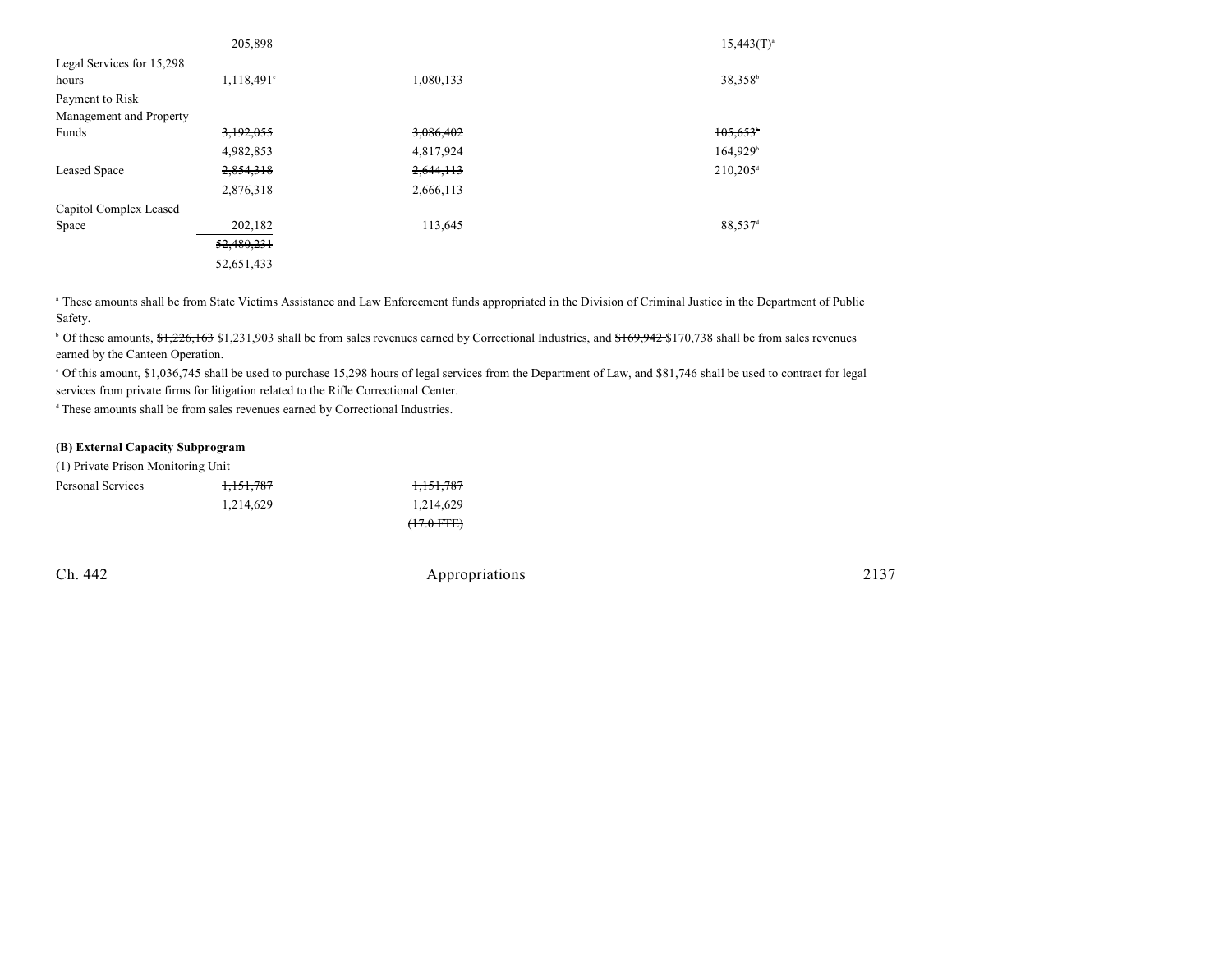# Appropriations 2138

|                                                                     |                           |              |                               |                                                | APPROPRIATION FROM   |                                       |                                |
|---------------------------------------------------------------------|---------------------------|--------------|-------------------------------|------------------------------------------------|----------------------|---------------------------------------|--------------------------------|
|                                                                     | ITEM &<br><b>SUBTOTAL</b> | <b>TOTAL</b> | <b>GENERAL</b><br><b>FUND</b> | <b>GENERAL</b><br><b>FUND</b><br><b>EXEMPT</b> | CASH<br><b>FUNDS</b> | CASH<br><b>FUNDS</b><br><b>EXEMPT</b> | <b>FEDERAL</b><br><b>FUNDS</b> |
|                                                                     | \$                        | \$           | \$                            | \$                                             | \$                   | \$                                    | \$                             |
|                                                                     |                           |              |                               |                                                |                      |                                       |                                |
|                                                                     |                           |              | $(18.3$ FTE)                  |                                                |                      |                                       |                                |
| <b>Operating Expenses</b>                                           | 177,673                   |              | 177,673                       |                                                |                      |                                       |                                |
|                                                                     | 218,669                   |              | 218,669                       |                                                |                      |                                       |                                |
| <b>START-UP COSTS</b>                                               | 6,310                     |              | 6,310                         |                                                |                      |                                       |                                |
|                                                                     | 1,329,460                 |              |                               |                                                |                      |                                       |                                |
|                                                                     | 1,439,608                 |              |                               |                                                |                      |                                       |                                |
|                                                                     |                           |              |                               |                                                |                      |                                       |                                |
| (2) Payments to House State Prisoners <sup>5</sup> PRISONERS, 5, 5c |                           |              |                               |                                                |                      |                                       |                                |
| Payments to local jails at a                                        |                           |              |                               |                                                |                      |                                       |                                |
| rate of \$48.96 per inmate                                          |                           |              |                               |                                                |                      |                                       |                                |
| per day                                                             | 7,587,919                 |              | 7,587,919                     |                                                |                      |                                       |                                |
|                                                                     | 9,080,220                 |              | 9,080,220                     |                                                |                      |                                       |                                |
| Payments to IN-STATE                                                |                           |              |                               |                                                |                      |                                       |                                |
| private prisons at a rate of                                        |                           |              |                               |                                                |                      |                                       |                                |
| \$51.91 per inmate per day                                          | 81,024,450                |              | 78,665,743                    |                                                |                      | 2,358,707 <sup>a</sup>                |                                |
|                                                                     | 77,333,442                |              | 74,974,735                    |                                                |                      |                                       |                                |
| PAYMENTS TO                                                         |                           |              |                               |                                                |                      |                                       |                                |
| <b>OUT-OF-STATE PRIVATE</b>                                         |                           |              |                               |                                                |                      |                                       |                                |
| PRISONS AT A RATE OF                                                |                           |              |                               |                                                |                      |                                       |                                |
| \$54.00 PER INMATE PER                                              |                           |              |                               |                                                |                      |                                       |                                |
| DAY                                                                 | 4,691,520                 |              | 4,691,520                     |                                                |                      |                                       |                                |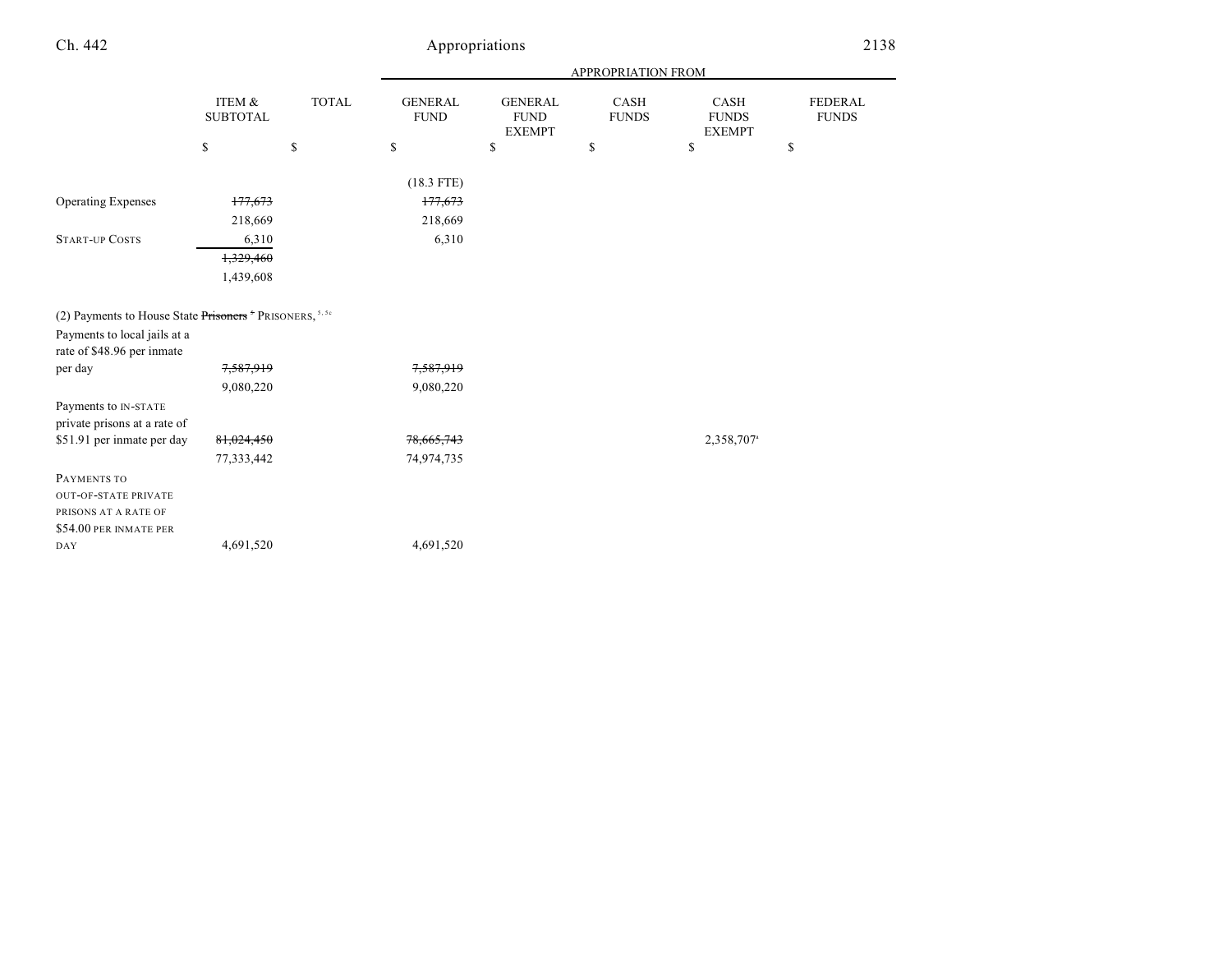| Payments to pre-release      |             |                       |
|------------------------------|-------------|-----------------------|
| parole revocation facilities |             |                       |
| at a rate of \$51.91 per     |             |                       |
| inmate per day               | 12,845,389  | <del>12,845,389</del> |
|                              | 9.299.209   | 9,299,209             |
| <b>Community Corrections</b> |             |                       |
| Programs                     | 4.609.531   | 4,609,531             |
|                              | 3,818,534   | 3,818,534             |
|                              | 106,067,289 |                       |
|                              | 104,222,925 |                       |
|                              |             |                       |

<sup>a</sup> This amount shall be from reserves in the State Criminal Alien Assistance Program Cash Fund pursuant to Section 17-1-107.5, C.R.S.

| (C) Inspector General Subprogram |           |              |                  |         |
|----------------------------------|-----------|--------------|------------------|---------|
| Personal Services                | 3,221,172 | 3,221,172    |                  |         |
|                                  | 3,219,254 | 3,219,254    |                  |         |
|                                  |           | $(46.3$ FTE) |                  |         |
| <b>Operating Expenses</b>        | 253,354   | 253,354      |                  |         |
|                                  | 253,069   | 253,069      |                  |         |
| <b>Inspector General Grants</b>  | 492,779   |              | $86,930(T)^*$    | 405,849 |
|                                  | 662,775   |              | $144,591(T)^{a}$ | 518,184 |
| Start-up Costs                   | 19,317    | 19,317       |                  |         |
|                                  | 3,986,622 |              |                  |         |
|                                  | 4,154,415 |              |                  |         |

<sup>a</sup> This amount shall be from federal funds transferred from the Division of Criminal Justice in the Department of Public Safety.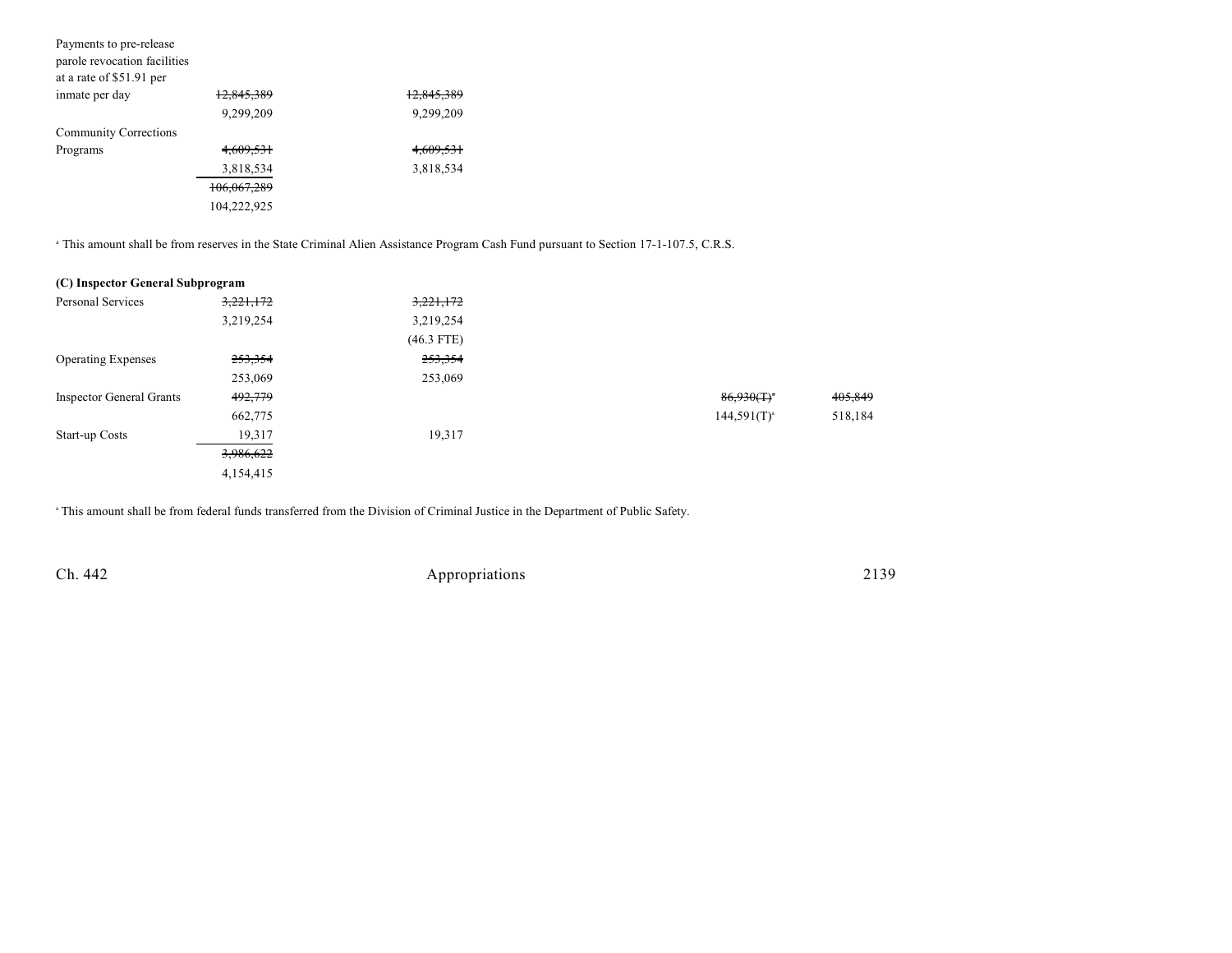|                          |                           |                            | APPROPRIATION FROM            |                                                |                      |                                       |                         |
|--------------------------|---------------------------|----------------------------|-------------------------------|------------------------------------------------|----------------------|---------------------------------------|-------------------------|
|                          | ITEM &<br><b>SUBTOTAL</b> | <b>TOTAL</b>               | <b>GENERAL</b><br><b>FUND</b> | <b>GENERAL</b><br><b>FUND</b><br><b>EXEMPT</b> | CASH<br><b>FUNDS</b> | CASH<br><b>FUNDS</b><br><b>EXEMPT</b> | FEDERAL<br><b>FUNDS</b> |
|                          | \$                        | \$                         | \$                            | \$                                             | \$                   | \$                                    | \$                      |
|                          |                           | 163,863,602<br>162,468,381 |                               |                                                |                      |                                       |                         |
| (2) INSTITUTIONS         |                           |                            |                               |                                                |                      |                                       |                         |
| (A) Utilities Subprogram |                           |                            |                               |                                                |                      |                                       |                         |
| Energy Management        |                           |                            |                               |                                                |                      |                                       |                         |
| Program                  | 150,000                   |                            | 150,000                       |                                                |                      |                                       |                         |
|                          |                           |                            | $(1.0$ FTE)                   |                                                |                      |                                       |                         |
| Utilities                | 19,672,283                |                            | 18,702,402                    |                                                |                      | 969,881 <sup>a</sup>                  |                         |
|                          | 19,668,500                |                            | 18,698,619                    |                                                |                      |                                       |                         |
| Start-up Costs           | 518,571                   |                            | 518,571                       |                                                |                      |                                       |                         |
|                          | 20,340,854                |                            |                               |                                                |                      |                                       |                         |
|                          | 20,337,071                |                            |                               |                                                |                      |                                       |                         |

 $^{\circ}$  This amount shall be from sales revenues earned by Correctional Industries.

## **(B) Maintenance Subprogram**

| Personal Services | 16,378,432            |
|-------------------|-----------------------|
|                   | 16,341,986            |
|                   | $(295.5 \text{ FFE})$ |
|                   | $(294.5$ FTE)         |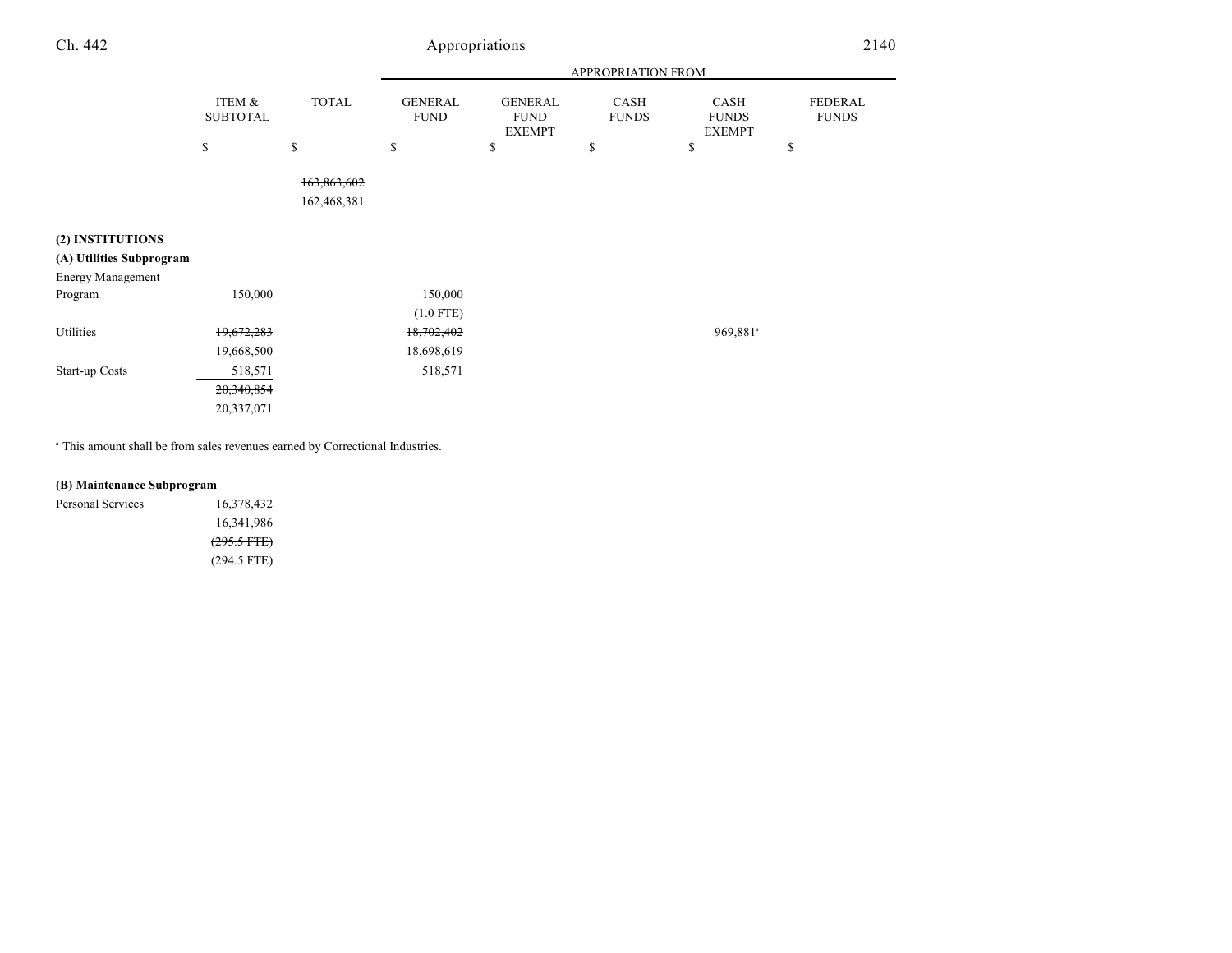| <b>Operating Expenses</b>           | 4,324,997                |                        |
|-------------------------------------|--------------------------|------------------------|
|                                     | 4,315,502                |                        |
| Purchase of Services                | 1,032,048                |                        |
|                                     | 21,735,477               | <del>21,735,477</del>  |
|                                     | 21,689,536               | 21,689,536             |
| (C) Housing and Security Subprogram |                          |                        |
| Personal Services                   | <del>137,135,378</del> * |                        |
|                                     | 136,977,637 <sup>a</sup> |                        |
|                                     | $(2,884.6$ FTE)          |                        |
|                                     | $(2,879.2$ FTE)          |                        |
| <b>Operating Expenses</b>           | 1,665,810                |                        |
|                                     | 1,656,760                |                        |
|                                     | 138,801,188              | <del>138,801,188</del> |
|                                     | 138,634,397              | 138,634,397            |

<sup>a</sup> In addition to the funding provided in this line, it is the intent of the General Assembly that the Department of Corrections utilize the \$1,829,356 General Fund appropriation contained in Sections 17-1-140 (1) (e), 17-1-141 (1) (e), 17-1-142 (1) (e), 17-1-143 (1) (e), 17-1-144 (1) (e), 17-1-145 (1) (c) (II), 17-1-147 (1) (b) (II), 17-1-148 (1) (e), 17-1-149 (1) (c) (II), 17-1-151 (1) (c), 17-1-152 (1) (b) (II), C.R.S., for these purposes.

## **(D) Food Service Subprogram**

| <b>Personal Services</b>  | 13,226,696 | 13,226,696     |                  |
|---------------------------|------------|----------------|------------------|
|                           | 13,201,313 | 13,201,313     |                  |
|                           |            | $(256.3$ FTE)  |                  |
|                           |            | $(255.6$ FTE)  |                  |
| <b>Operating Expenses</b> | 15,204,156 | 15,124,156     | $80,000^{\circ}$ |
|                           | 15,184,316 | 15,104,316     |                  |
| Ch. 442                   |            | Appropriations | 2141             |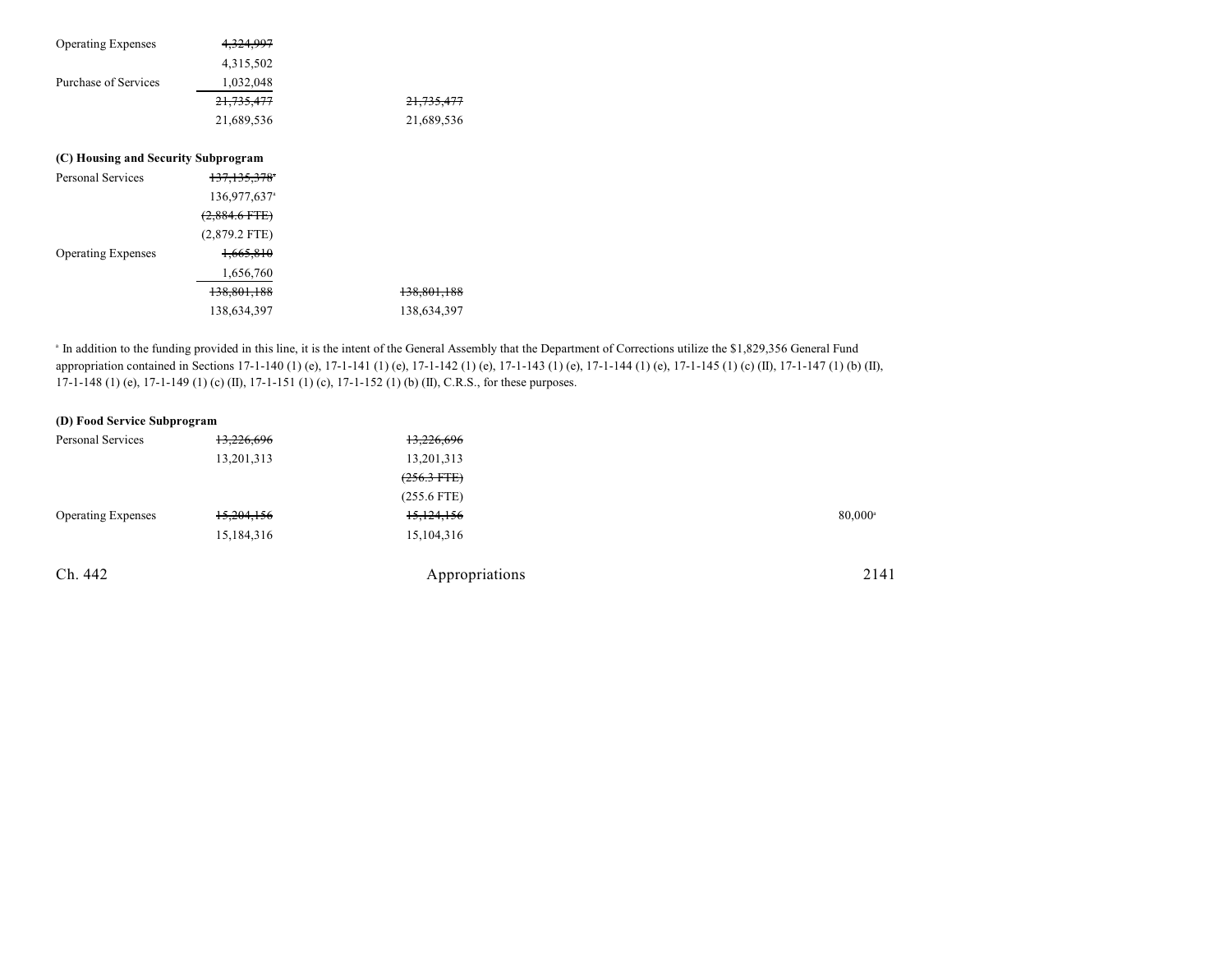|                      |                                           |    | APPROPRIATION FROM                                                              |    |                      |                                              |                         |  |
|----------------------|-------------------------------------------|----|---------------------------------------------------------------------------------|----|----------------------|----------------------------------------------|-------------------------|--|
|                      | ITEM &<br><b>TOTAL</b><br><b>SUBTOTAL</b> |    | <b>GENERAL</b><br><b>GENERAL</b><br><b>FUND</b><br><b>FUND</b><br><b>EXEMPT</b> |    | CASH<br><b>FUNDS</b> | <b>CASH</b><br><b>FUNDS</b><br><b>EXEMPT</b> | FEDERAL<br><b>FUNDS</b> |  |
|                      | \$                                        | \$ | \$                                                                              | \$ | \$                   | \$                                           | ¢<br>D                  |  |
| Purchase of Services | <del>703,290</del>                        |    | 703,290                                                                         |    |                      |                                              |                         |  |
|                      | 683,324                                   |    | 683,324                                                                         |    |                      |                                              |                         |  |
| Start-up Costs       | 33,000                                    |    | 33,000                                                                          |    |                      |                                              |                         |  |
|                      | 29,167,142                                |    |                                                                                 |    |                      |                                              |                         |  |
|                      | 29,101,953                                |    |                                                                                 |    |                      |                                              |                         |  |

<sup>a</sup> This amount is anticipated to be received from the U.S. Department of Agriculture.

#### **(E) Medical Services Subprogram**

| <b>Personal Services</b>         | 24,545,672 | 24,320,993    | 224,679     |
|----------------------------------|------------|---------------|-------------|
|                                  | 24,546,320 | 24,321,641    |             |
|                                  |            | $(421.0$ FTE) | $(3.0$ FTE) |
|                                  |            | $(421.1$ FTE) |             |
| <b>Operating Expenses</b>        | 2,622,332  | 2,622,332     |             |
|                                  | 2,617,560  | 2,617,560     |             |
| Purchase of                      |            |               |             |
| Pharmaceuticals                  | 9,986,694  | 9,986,694     |             |
|                                  | 9,988,366  | 9,988,366     |             |
| Purchase of Medical              |            |               |             |
| Services from Other              |            |               |             |
| Medical Facilities <sup>5a</sup> | 20.627.970 | 20,627,970    |             |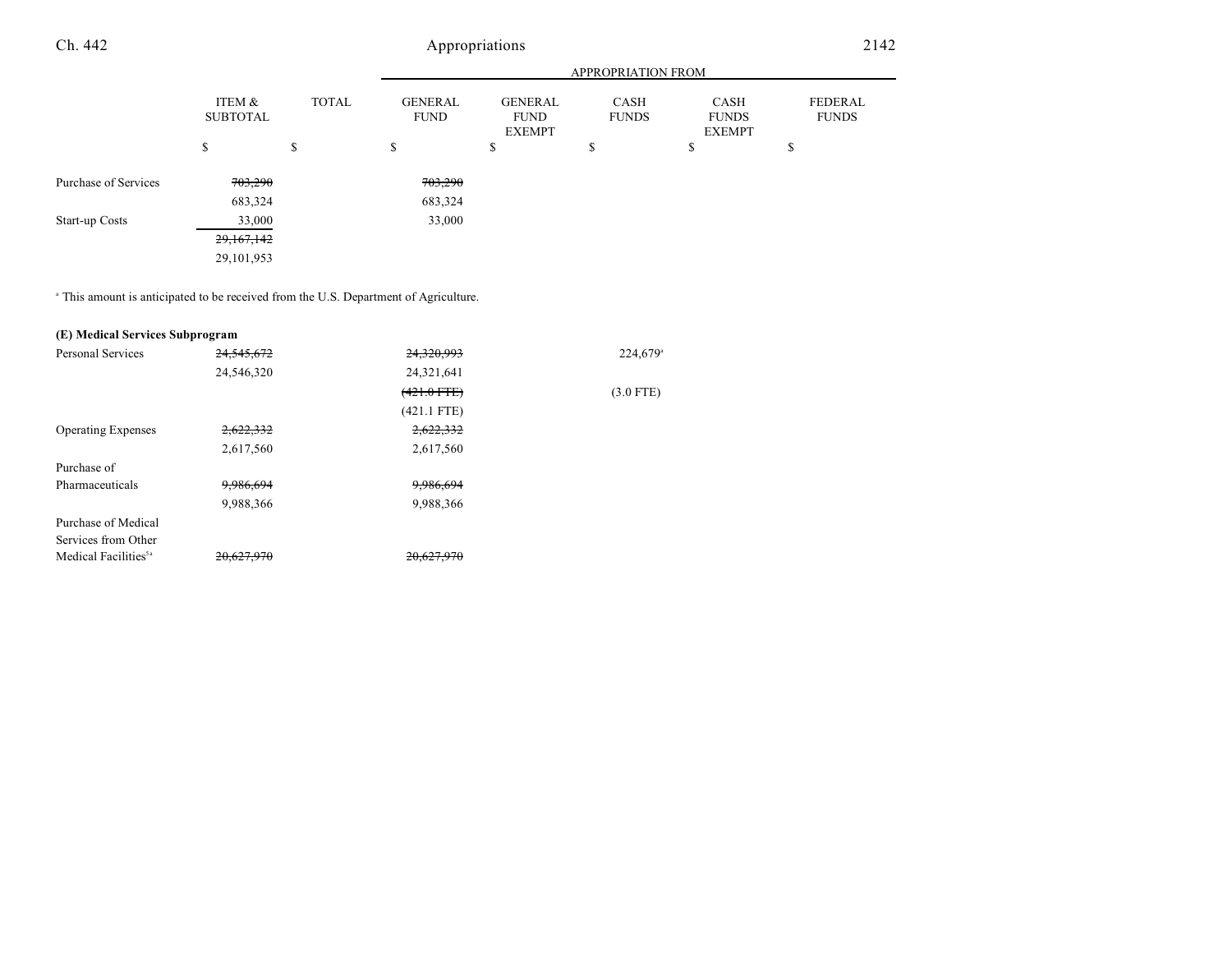|                               | 20,461,482 | 20,461,482 |           |
|-------------------------------|------------|------------|-----------|
| Purchase of Medical           |            |            |           |
| Services from State           |            |            |           |
| Hospital                      | 1,609,671  | 1,609,671  |           |
|                               | 1,006,681  | 1,006,681  |           |
| Catastrophic Medical          |            |            |           |
| Expenses                      | 5,815,054  | 5,815,054  |           |
|                               | 6,033,095  | 6,033,095  |           |
| Service Contracts             | 1,649,216  | 1,649,216  |           |
|                               | 2,098,394  | 2,098,394° |           |
| <b>Medical Service Grants</b> | 114,228    |            | H4.228(T) |
| Start-up Costs                | 55,008     | 55,008     |           |
|                               | 70,783     | 70,783     |           |
|                               | 67,025,845 |            |           |
|                               | 66,822,681 |            |           |

<sup>a</sup> This amount shall be from inmate medical fees pursuant to Section 17-1-113, C.R.S.

#### <sup>r</sup> This amount shall be from federal funds transferred from the Division of Criminal Justice in the Department of Public Safety.

 OF THIS AMOUNT, \$455,430 IS EXEMPT FROM THE STATUTORY LIMIT ON STATE GENERAL FUND APPROPRIATIONS PURSUANT TO SECTION 24-75-201.1(1)(a)(III)(B), <sup>c</sup> C.R.S.

## **(F) Laundry Subprogram**

| 2,078,536            |
|----------------------|
| 2,076,031            |
| $(37.1 \text{ FFE})$ |
| $(37.0$ FTE)         |
| 1,975,881            |
|                      |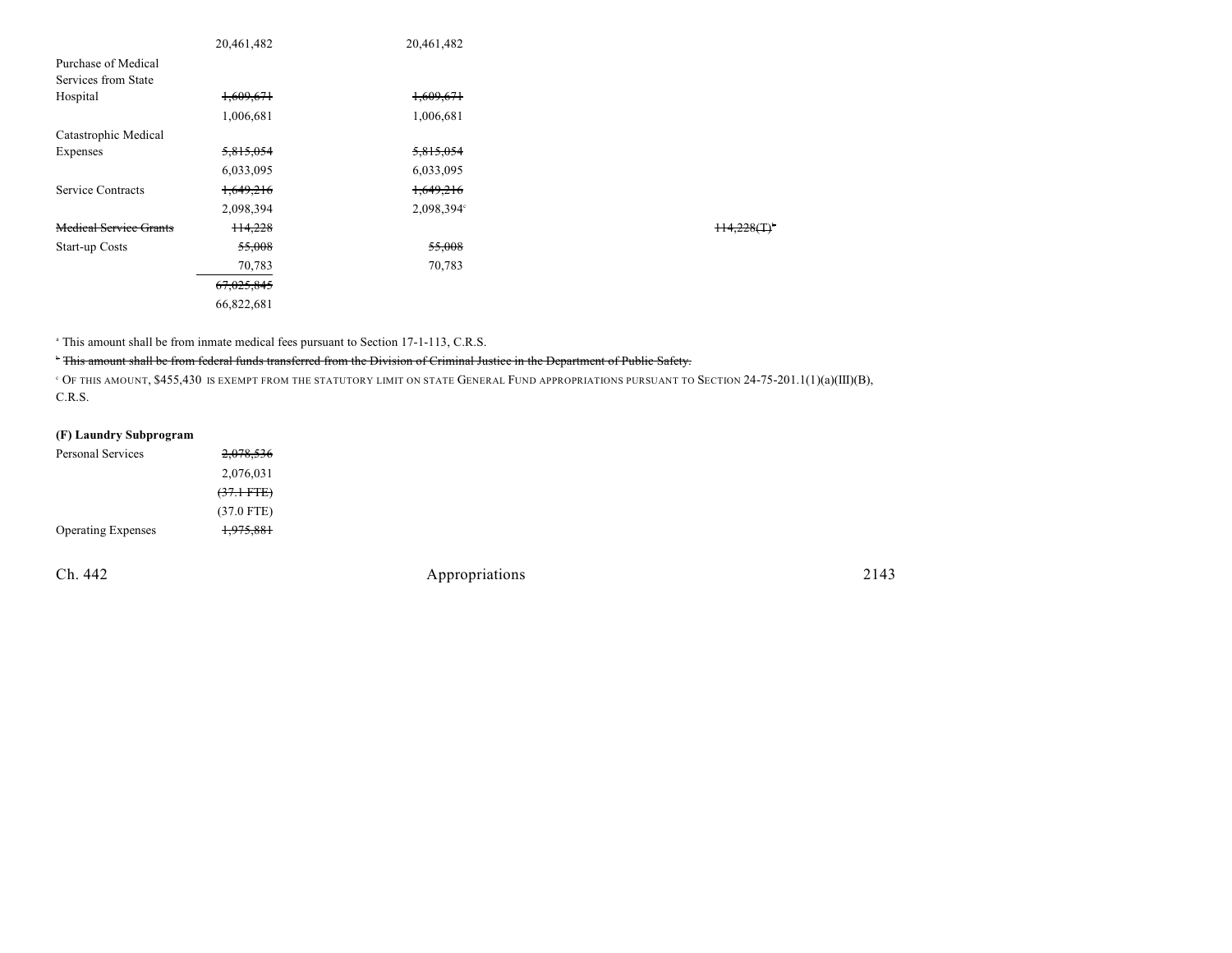|                                                       |                              |              | APPROPRIATION FROM            |                                                |                      |                                       |                         |  |
|-------------------------------------------------------|------------------------------|--------------|-------------------------------|------------------------------------------------|----------------------|---------------------------------------|-------------------------|--|
|                                                       | ITEM $\&$<br><b>SUBTOTAL</b> | <b>TOTAL</b> | <b>GENERAL</b><br><b>FUND</b> | <b>GENERAL</b><br><b>FUND</b><br><b>EXEMPT</b> | CASH<br><b>FUNDS</b> | CASH<br><b>FUNDS</b><br><b>EXEMPT</b> | FEDERAL<br><b>FUNDS</b> |  |
|                                                       | \$                           | \$           | \$                            | \$                                             | \$                   | \$                                    | \$                      |  |
| Start-up Costs                                        | 1,971,471<br>114,442         |              |                               |                                                |                      |                                       |                         |  |
|                                                       | 4,168,859                    |              | 4,168,859                     |                                                |                      |                                       |                         |  |
|                                                       | 4,161,944                    |              | 4,161,944                     |                                                |                      |                                       |                         |  |
| (G) Superintendents Subprogram                        |                              |              |                               |                                                |                      |                                       |                         |  |
| Personal Services                                     | 9,676,595                    |              |                               |                                                |                      |                                       |                         |  |
|                                                       | 9,663,738                    |              |                               |                                                |                      |                                       |                         |  |
|                                                       | $(169.4 FTE)$                |              |                               |                                                |                      |                                       |                         |  |
|                                                       | $(169.0$ FTE)                |              |                               |                                                |                      |                                       |                         |  |
| <b>Operating Expenses</b>                             | 3,045,109                    |              |                               |                                                |                      |                                       |                         |  |
|                                                       | 3,033,658                    |              |                               |                                                |                      |                                       |                         |  |
| Dress Out                                             | 690,735                      |              |                               |                                                |                      |                                       |                         |  |
| Start-up Costs                                        | 1,017,500                    |              |                               |                                                |                      |                                       |                         |  |
|                                                       | 14,429,939                   |              | 14,429,939                    |                                                |                      |                                       |                         |  |
|                                                       | 14,405,631                   |              | 14,405,631                    |                                                |                      |                                       |                         |  |
| $\sigma$ $\sigma$ $\sigma$ $\sigma$ $\sigma$ $\sigma$ |                              |              |                               |                                                |                      |                                       |                         |  |

#### **(H) Boot Camp Subprogram**

| Personal Services         | 1,628,405    |
|---------------------------|--------------|
|                           | $(32.7$ FTE) |
| <b>Operating Expenses</b> | 52.419       |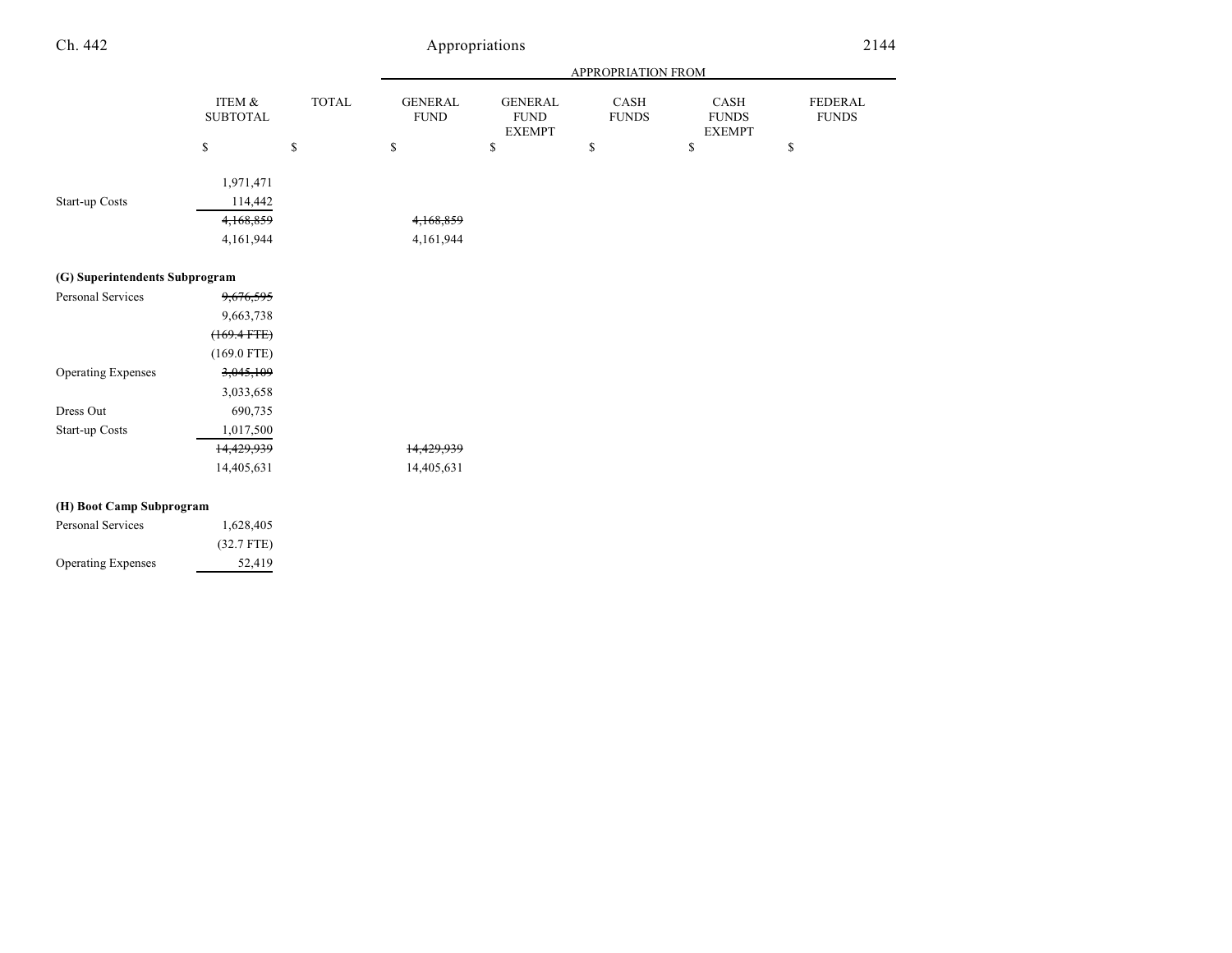1,680,824 1,680,824

## **(I) Youthful Offender System**

| Subprogram                |               |            |
|---------------------------|---------------|------------|
| <b>Personal Services</b>  | 9,287,724     |            |
|                           | $(172.9$ FTE) |            |
| <b>Operating Expenses</b> | 182,323       |            |
| <b>Contract Services</b>  | 28,820        |            |
| Purchase of Services      | 624.589       |            |
|                           | 10,123,456    | 10,123,456 |

#### **(J) Case Manage men t S u b program**

| Personal Services         | 14,001,125    |                       |
|---------------------------|---------------|-----------------------|
|                           | 13,985,777    |                       |
|                           | (226.0 FTE)   |                       |
|                           | $(225.5$ FTE) |                       |
| <b>Operating Expenses</b> | 151,491       |                       |
|                           | 151,360       |                       |
| <b>Start-up Costs</b>     | 17,170        |                       |
|                           | 14,169,786    | <del>14,169,786</del> |
|                           | 14,154,307    | 14,154,307            |

#### **(K) Men tal Healt h S u b program**

| <b>Personal Services</b> | 5,381,706    |
|--------------------------|--------------|
|                          | 5,371,878    |
|                          | $(75.9$ FTE) |

Ch. 442

Appropr iat

ions 2145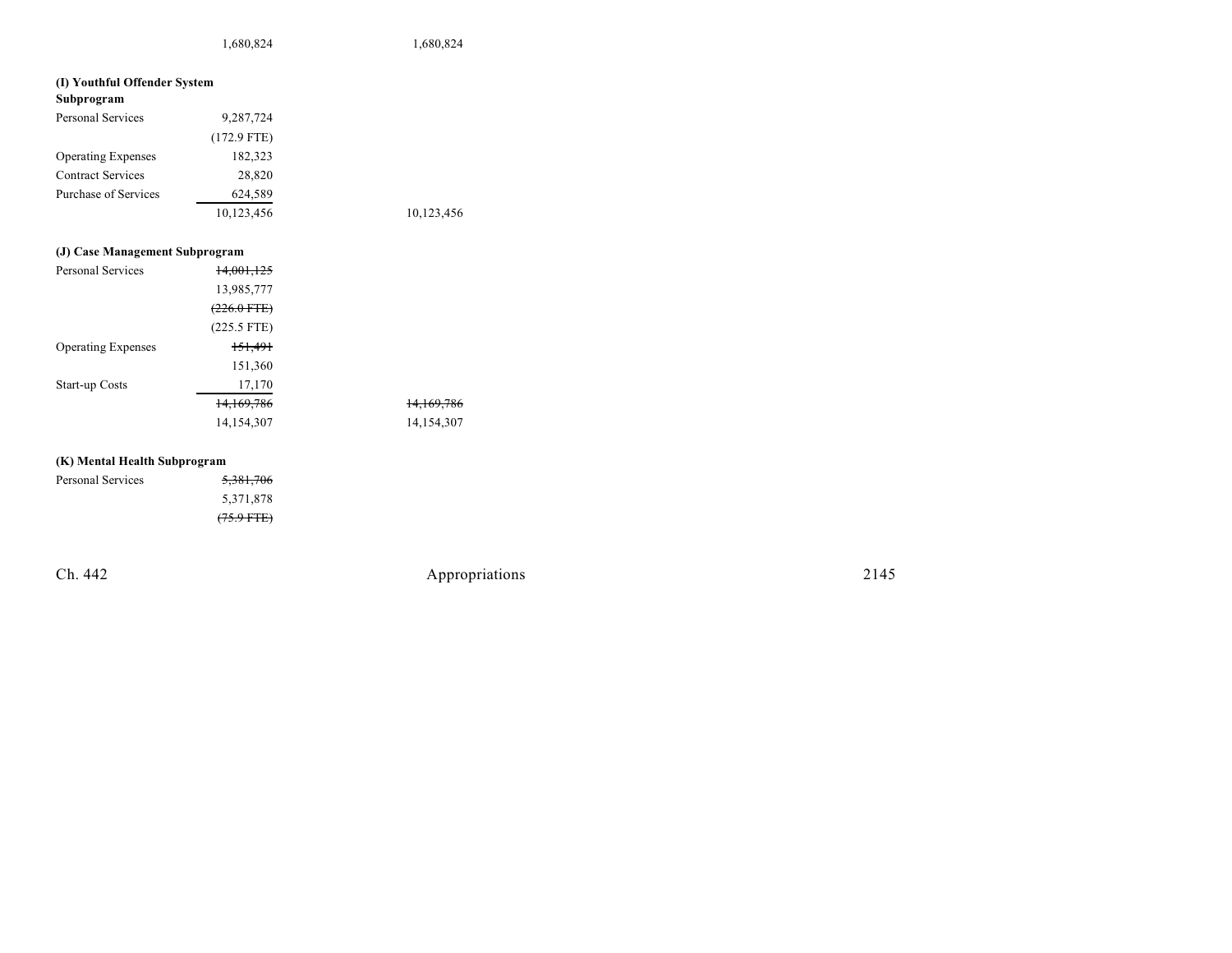|                                  |                           |              | APPROPRIATION FROM            |                                                |                      |                                       |                         |  |
|----------------------------------|---------------------------|--------------|-------------------------------|------------------------------------------------|----------------------|---------------------------------------|-------------------------|--|
|                                  | ITEM &<br><b>SUBTOTAL</b> | TOTAL        | <b>GENERAL</b><br><b>FUND</b> | <b>GENERAL</b><br><b>FUND</b><br><b>EXEMPT</b> | CASH<br><b>FUNDS</b> | CASH<br><b>FUNDS</b><br><b>EXEMPT</b> | FEDERAL<br><b>FUNDS</b> |  |
|                                  | \$                        | $\mathbb{S}$ | $\mathbb{S}$                  | \$                                             | $\mathbb{S}$         | $\mathbb{S}$                          | \$                      |  |
|                                  | $(75.7$ FTE)              |              |                               |                                                |                      |                                       |                         |  |
| <b>Operating Expenses</b>        | 57,102                    |              |                               |                                                |                      |                                       |                         |  |
|                                  | 56,872                    |              |                               |                                                |                      |                                       |                         |  |
| <b>Medical Contract Services</b> | 504,820                   |              |                               |                                                |                      |                                       |                         |  |
|                                  | 501,595                   |              |                               |                                                |                      |                                       |                         |  |
| Start-up Costs                   | 14,476                    |              |                               |                                                |                      |                                       |                         |  |
|                                  | 5,958,104                 |              | 5,958,104                     |                                                |                      |                                       |                         |  |
|                                  | 5,944,821                 |              | 5,944,821                     |                                                |                      |                                       |                         |  |
|                                  |                           |              |                               |                                                |                      |                                       |                         |  |
| (L) Inmate Pay                   |                           |              |                               |                                                |                      |                                       |                         |  |
| Subprogram                       | 1,416,903                 |              | 1,416,903                     |                                                |                      |                                       |                         |  |
|                                  | 1,411,770                 |              | 1,411,770                     |                                                |                      |                                       |                         |  |
|                                  |                           |              |                               |                                                |                      |                                       |                         |  |
| (M) San Carlos Subprogram        |                           |              |                               |                                                |                      |                                       |                         |  |
| Personal Services                | 11,521,130                |              |                               |                                                |                      |                                       |                         |  |
|                                  | $(196.1$ FTE)             |              |                               |                                                |                      |                                       |                         |  |
| <b>Operating Expenses</b>        | 199,092                   |              |                               |                                                |                      |                                       |                         |  |
| <b>Service Contracts</b>         | 725,309                   |              |                               |                                                |                      |                                       |                         |  |
|                                  | 12,445,531                |              | 12,445,531                    |                                                |                      |                                       |                         |  |
|                                  |                           |              |                               |                                                |                      |                                       |                         |  |

## **(N) Legal Access Subprogram**

a.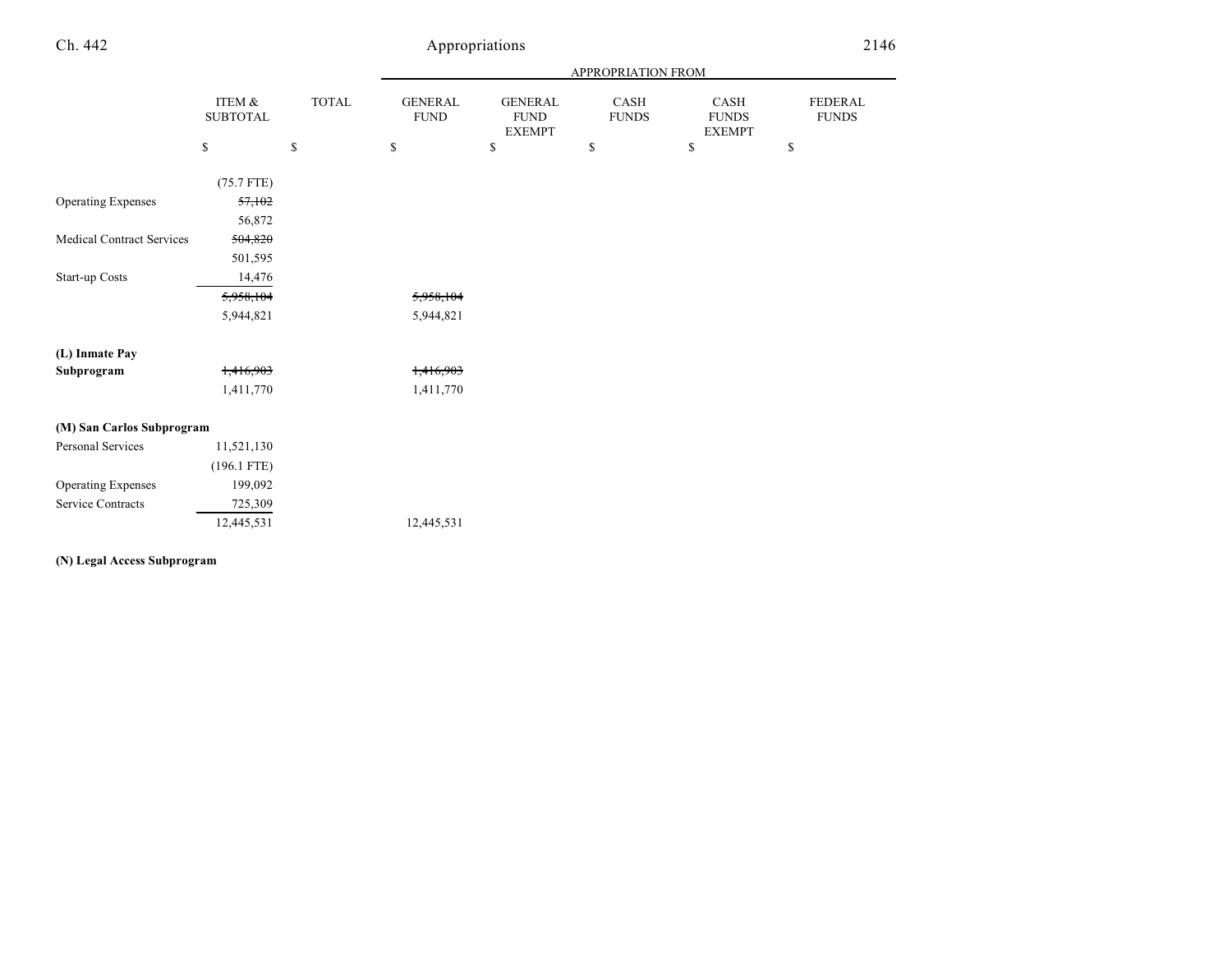| Personal Services                  | <del>955,546</del> |             |               |                      |                       |
|------------------------------------|--------------------|-------------|---------------|----------------------|-----------------------|
|                                    | 1,036,341          |             |               |                      |                       |
|                                    | $(18.3$ FTE)       |             |               |                      |                       |
|                                    | $(20.2$ FTE)       |             |               |                      |                       |
| <b>Operating Expenses</b>          | 262,794            |             |               |                      |                       |
|                                    | 262,655            |             |               |                      |                       |
| <b>Contract Services</b>           | 50,425             |             |               |                      |                       |
|                                    | 113,635            |             |               |                      |                       |
| Start-up Costs                     | 6,876              |             |               |                      |                       |
|                                    | 19,496             |             |               |                      |                       |
|                                    | 1,275,641          |             | 1,275,641     |                      |                       |
|                                    | 1,432,127          |             | 1,432,127     |                      |                       |
|                                    |                    | 342,739,549 |               |                      |                       |
|                                    |                    | 342,346,049 |               |                      |                       |
| (3) SUPPORT                        |                    |             |               |                      |                       |
| <b>SERVICES</b>                    |                    |             |               |                      |                       |
| (A) Business Operations Subprogram |                    |             |               |                      |                       |
| Personal Services                  | 5,442,425          |             | 4,970,893     | 470,769 <sup>a</sup> | $763(T)$ <sup>b</sup> |
|                                    |                    |             | $(100.1$ FTE) | $(8.6$ FTE)          |                       |
| <b>Operating Expenses</b>          | 229,487            |             | 229,487       |                      |                       |
|                                    | 5,671,912          |             |               |                      |                       |

 Of this amount, \$365,270(T) shall be from sales revenues earned by Correctional Industries, \$67,007(T) shall be from sales revenues earned by the Canteen <sup>a</sup> Operation, and \$38,492 shall be from restitution collected pursuant to Section 16-18.5-109 (3), C.R.S. For informational purposes, \$350,665 shall be for department-wide indirect cost recoveries, and \$81,612 shall be for statewide indirect cost recoveries.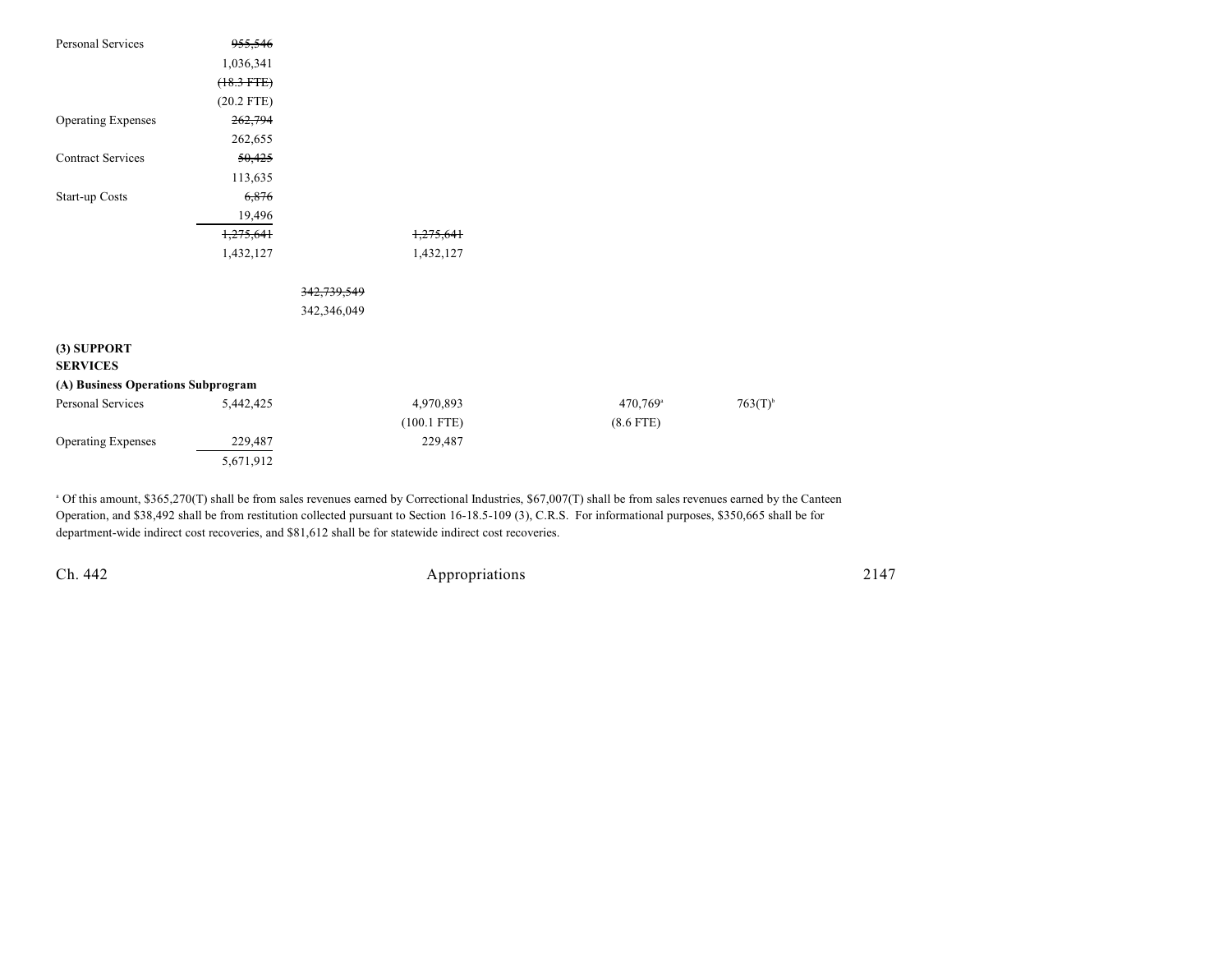|                 |              | APPROPRIATION FROM |                |              |               |                |
|-----------------|--------------|--------------------|----------------|--------------|---------------|----------------|
| ITEM &          | <b>TOTAL</b> | GENERAL            | <b>GENERAL</b> | CASH         | <b>CASH</b>   | <b>FEDERAL</b> |
| <b>SUBTOTAL</b> |              | <b>FUND</b>        | <b>FUND</b>    | <b>FUNDS</b> | <b>FUNDS</b>  | <b>FUNDS</b>   |
|                 |              |                    | <b>EXEMPT</b>  |              | <b>EXEMPT</b> |                |
|                 |              |                    |                |              |               |                |

<sup>b</sup> This amount shall be from federal grants transferred from the Education Subprogram in the Department of Corrections for statewide indirect cost recoveries.

#### **(B) Personnel Subprogram**

| Personal Services         | 844.982      |         |
|---------------------------|--------------|---------|
|                           | $(16.7$ FTE) |         |
| <b>Operating Expenses</b> | 92,431       |         |
|                           | 937,413      | 937,413 |

#### **(C) Offender Services Subprogram**

| Personal Services             | 2,171,612            |           |
|-------------------------------|----------------------|-----------|
|                               | 2,166,565            |           |
|                               | $(39.5 \text{ FFE})$ |           |
|                               | $(39.4$ FTE)         |           |
| <b>Operating Expenses</b>     | 51,636               |           |
|                               | 51,619               |           |
| <b>Start-up Costs</b>         | 6,876                |           |
|                               | 2,230,124            | 2,230,124 |
|                               | 2,225,060            | 2,225,060 |
|                               |                      |           |
| (D) Communications Subprogram |                      |           |

| Personal Services | 484,377 | 484,377 |
|-------------------|---------|---------|
|-------------------|---------|---------|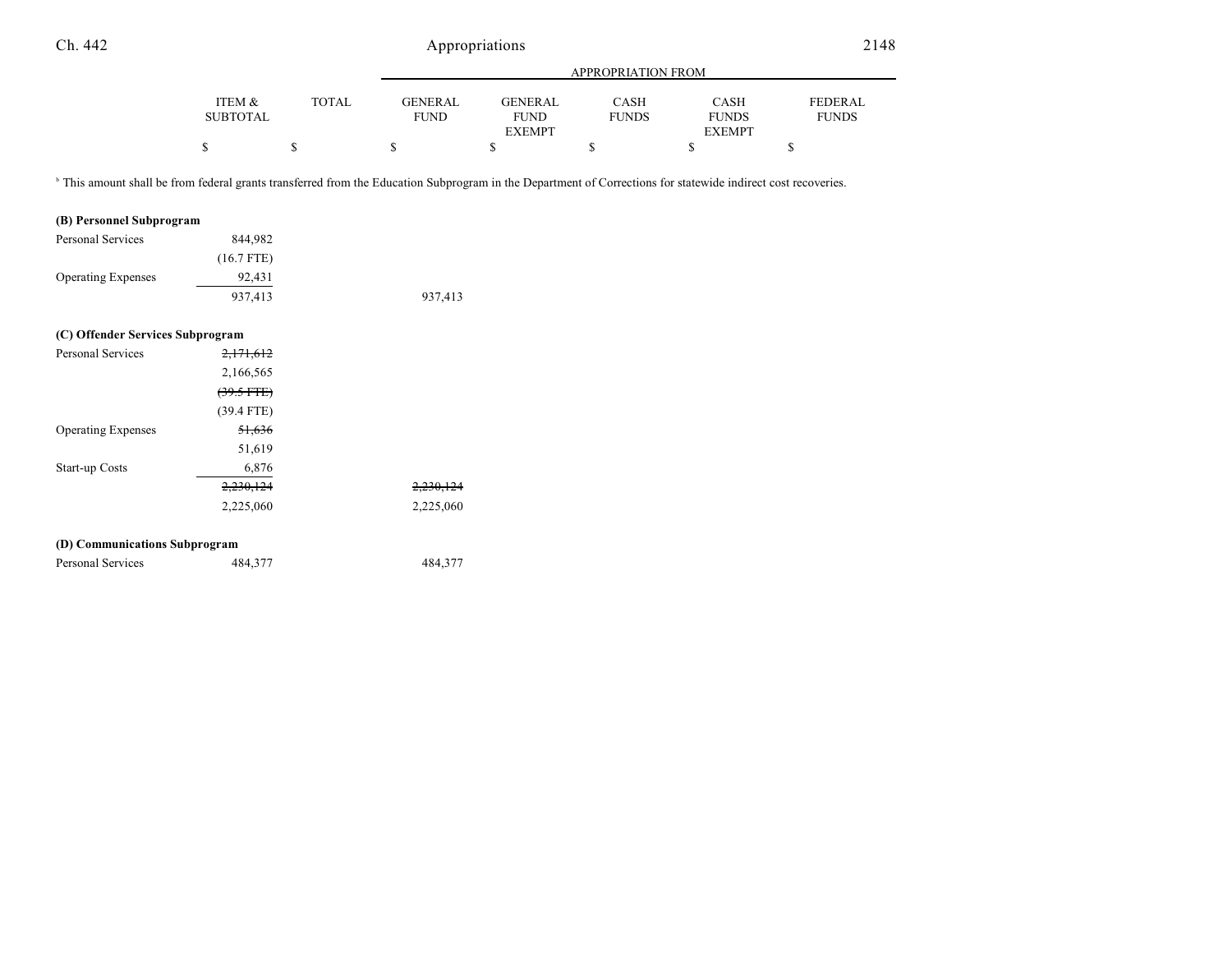|                                |           | $(8.2$ FTE) |                       |
|--------------------------------|-----------|-------------|-----------------------|
| <b>Operating Expenses</b>      | 1,354,898 | 1,354,898   |                       |
|                                | 1,362,269 | 1,362,269   |                       |
| <b>Multiuse Network</b>        |           |             |                       |
| Payments                       | 1,043,094 | 987,081     | $56,013$ <sup>*</sup> |
|                                | 955,861   | 904,532     | 51,329 <sup>a</sup>   |
| Dispatch Services              | 230,270   | 230,270     |                       |
| <b>Communications Services</b> |           |             |                       |
| Payments                       | 1,460,947 | 1,460,947   |                       |
|                                | 1,562,881 | 1,562,881   |                       |
|                                | 4,573,586 |             |                       |
|                                | 4,595,658 |             |                       |
|                                |           |             |                       |

This amount shall be from sales revenues earned by Correctional Industries. <sup>a</sup>

## **(E) Transportation Subprogram**

| 1,534,020 | 1,534,020       |        |
|-----------|-----------------|--------|
| 1,694,797 | 1,694,797       |        |
|           | $(28.6$ FTE $)$ |        |
|           | $(32.2$ FTE)    |        |
| 195,036   | 195,036         |        |
| 218,348   | 218,348         |        |
| 1,754,028 | 1,696,513       | 57,515 |
| 1,614,159 | 1,565,173       | 48,986 |
| 87,119    | 87,119          |        |
| 149,766   | 149,766         |        |
| 3,570,203 |                 |        |
|           |                 |        |
|           |                 |        |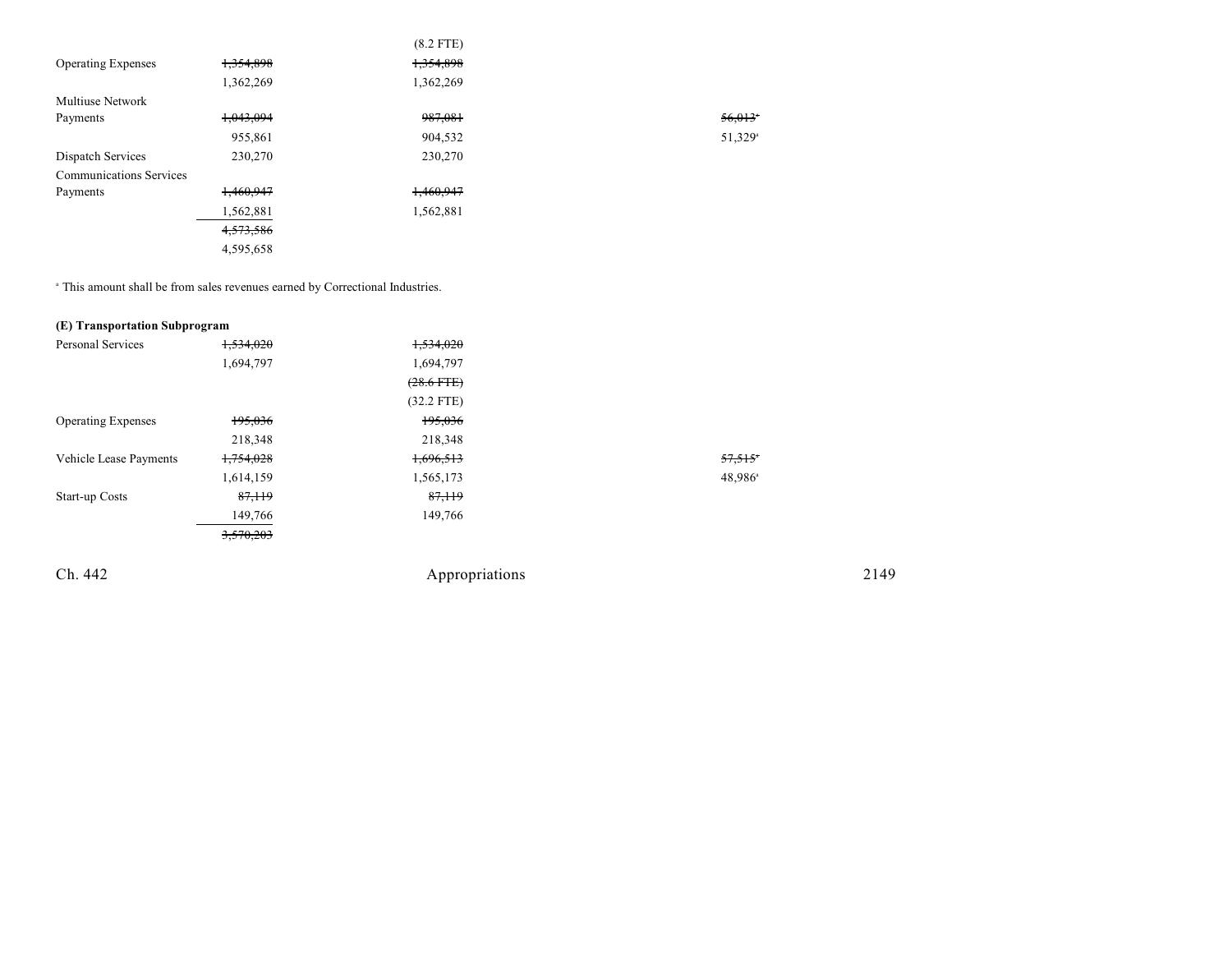|                           |              |                               | <b>APPROPRIATION FROM</b>     |                      |                             |                         |
|---------------------------|--------------|-------------------------------|-------------------------------|----------------------|-----------------------------|-------------------------|
| ITEM &<br><b>SUBTOTAL</b> | <b>TOTAL</b> | <b>GENERAL</b><br><b>FUND</b> | <b>GENERAL</b><br><b>FUND</b> | CASH<br><b>FUNDS</b> | <b>CASH</b><br><b>FUNDS</b> | FEDERAL<br><b>FUNDS</b> |
|                           |              |                               | <b>EXEMPT</b>                 |                      | <b>EXEMPT</b>               |                         |
|                           |              | S                             |                               |                      | S                           |                         |
|                           |              |                               |                               |                      |                             |                         |
| 3,677,070                 |              |                               |                               |                      |                             |                         |

<sup>a</sup> Of this amount, \$50,514 \$43,023 shall be from sales revenues earned by Correctional Industries, and \$7,001 \$5,963 shall be from sales revenues earned by the Canteen Operation.

## **(F) Training Subprogram**

| <b>Personal Services</b>  | 1,741,715          |           |
|---------------------------|--------------------|-----------|
|                           | $(27.3$ FTE)       |           |
| <b>Operating Expenses</b> | <del>275,172</del> |           |
|                           | 275,053            |           |
|                           | 2,016,887          | 2,016,887 |
|                           | 2,016,768          | 2,016,768 |
|                           |                    |           |

## **(G) Information Systems Subprogram**

| Personal Services         | 3,307,998          |
|---------------------------|--------------------|
|                           | 3,396,358          |
|                           | $(50.9$ FTE $)$    |
|                           | $(52.5$ FTE)       |
| <b>Operating Expenses</b> | <del>907,691</del> |
|                           | 909,903            |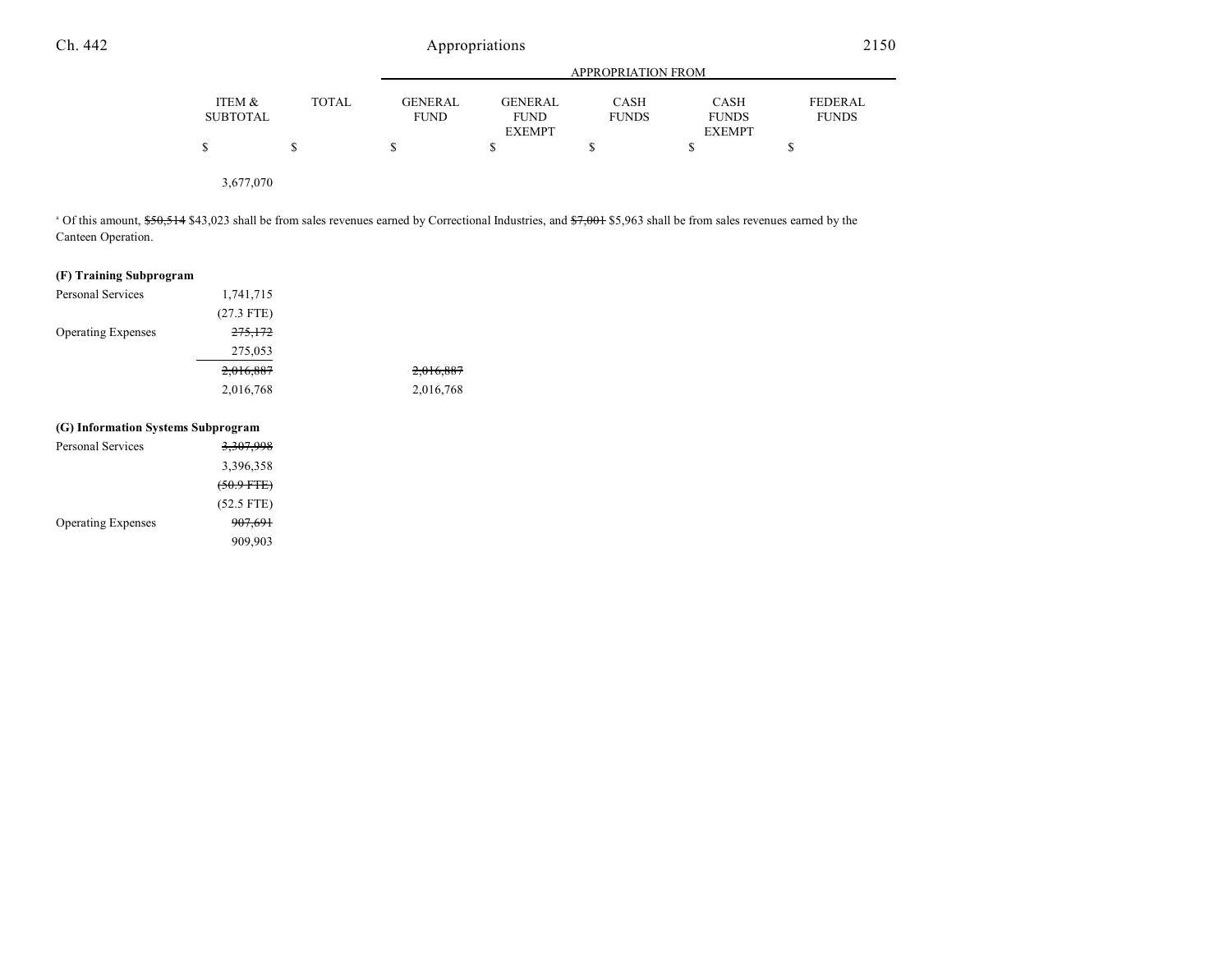| Purchase of Services from |                      |           |
|---------------------------|----------------------|-----------|
| Computer Center           | 33,262               |           |
| <b>CONTRACT SERVICES</b>  | 247,500 <sup>a</sup> |           |
| Start-up Costs            | 3,438                |           |
|                           | 9,748                |           |
|                           | 4,252,389            | 4,252,389 |
|                           | 4,563,509            | 4,563,509 |

<sup>a</sup> Of this amount, \$127,455 is exempt from the statutory limit on state General Fund appropriations pursuant to Section 24-75-201.1(1)(a)(III)(B), C.R.S.

## **(H) Facility Services Subprogram**

| 766,001      |         |
|--------------|---------|
| $(10.0$ FTE) |         |
| 79.696       |         |
| 17,852       |         |
| 863,549      | 863,549 |
|              |         |

24,116,063 24,550,939

| $(4)$ INMATE<br><b>PROGRAMS</b> |              |                |      |
|---------------------------------|--------------|----------------|------|
| (A) Labor Subprogram            |              |                |      |
| Personal Services               | 5,122,225    |                |      |
|                                 | $(97.3$ FTE) |                |      |
| <b>Operating Expenses</b>       | 88,324       |                |      |
| Ch. 442                         |              | Appropriations | 2151 |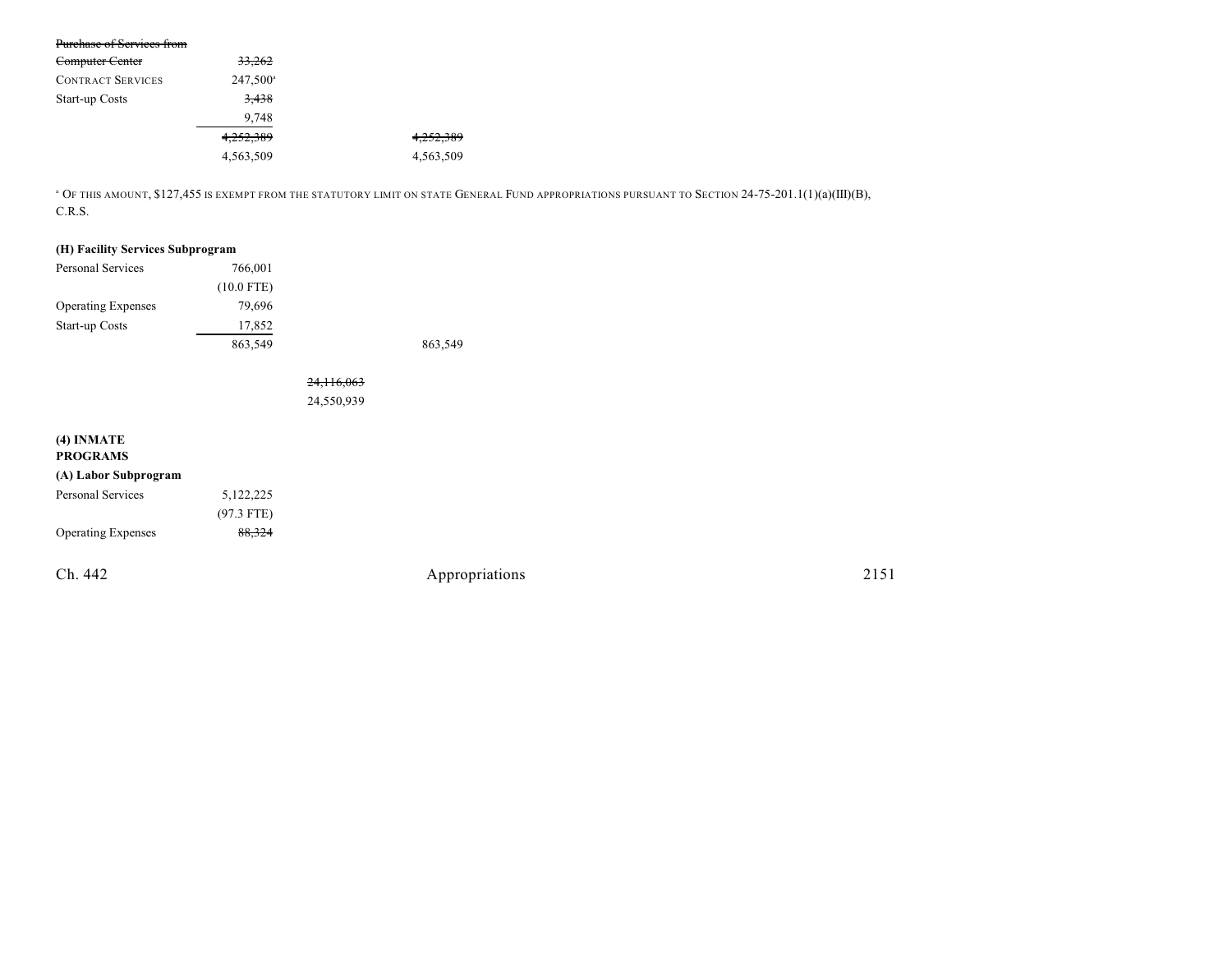|                                        |                            |       | <b>APPROPRIATION FROM</b>     |                                                |                        |                                       |                                |  |
|----------------------------------------|----------------------------|-------|-------------------------------|------------------------------------------------|------------------------|---------------------------------------|--------------------------------|--|
|                                        | ITEM &<br>${\tt SUBTOTAL}$ | TOTAL | <b>GENERAL</b><br><b>FUND</b> | <b>GENERAL</b><br><b>FUND</b><br><b>EXEMPT</b> | CASH<br><b>FUNDS</b>   | CASH<br><b>FUNDS</b><br><b>EXEMPT</b> | <b>FEDERAL</b><br><b>FUNDS</b> |  |
|                                        | \$                         | \$    | \$                            | \$                                             | \$                     | \$                                    | \$                             |  |
|                                        | 88,160                     |       |                               |                                                |                        |                                       |                                |  |
|                                        | 5,210,549                  |       | 5,210,549                     |                                                |                        |                                       |                                |  |
|                                        | 5,210,385                  |       | 5,210,385                     |                                                |                        |                                       |                                |  |
| (B) Education Subprogram <sup>5b</sup> |                            |       |                               |                                                |                        |                                       |                                |  |
| <b>Personal Services</b>               | 8,296,846                  |       | 8,296,846                     |                                                |                        |                                       |                                |  |
|                                        | 8,289,275                  |       | 8,289,275                     |                                                |                        |                                       |                                |  |
|                                        |                            |       | $(143.7 + TE)$                |                                                |                        |                                       |                                |  |
|                                        |                            |       | $(143.5$ FTE)                 |                                                |                        |                                       |                                |  |
| <b>Operating Expenses</b>              | 1,306,073                  |       |                               |                                                | 580.800*               | 725,273 <sup>*</sup>                  |                                |  |
|                                        | 1,881,238                  |       |                               |                                                | 1,238,985 <sup>a</sup> | 642,253 <sup>b</sup>                  |                                |  |
| <b>Contract Services</b>               | 5,158,673                  |       | 4,158,673                     |                                                |                        | $1,000,000$ <sup>c</sup>              |                                |  |
|                                        | 5,095,835                  |       | 4,095,835                     |                                                |                        |                                       |                                |  |
| <b>Education Grants</b>                | 286,034                    |       |                               |                                                |                        | 286,034 <sup>+</sup>                  |                                |  |
|                                        | 837,462                    |       |                               |                                                |                        | 194,896 <sup>d</sup>                  | 642,566                        |  |
|                                        |                            |       |                               |                                                |                        | $(1.0$ FTE)                           |                                |  |
| <b>Vocational Grants</b>               | 457,204                    |       |                               |                                                |                        | 35,000(T)                             | 422,204                        |  |
| <b>Indirect Cost Recoveries</b>        | 763                        |       |                               |                                                |                        |                                       | 763                            |  |
|                                        | 15,505,593                 |       |                               |                                                |                        |                                       |                                |  |
|                                        | 16,104,573                 |       |                               |                                                |                        |                                       |                                |  |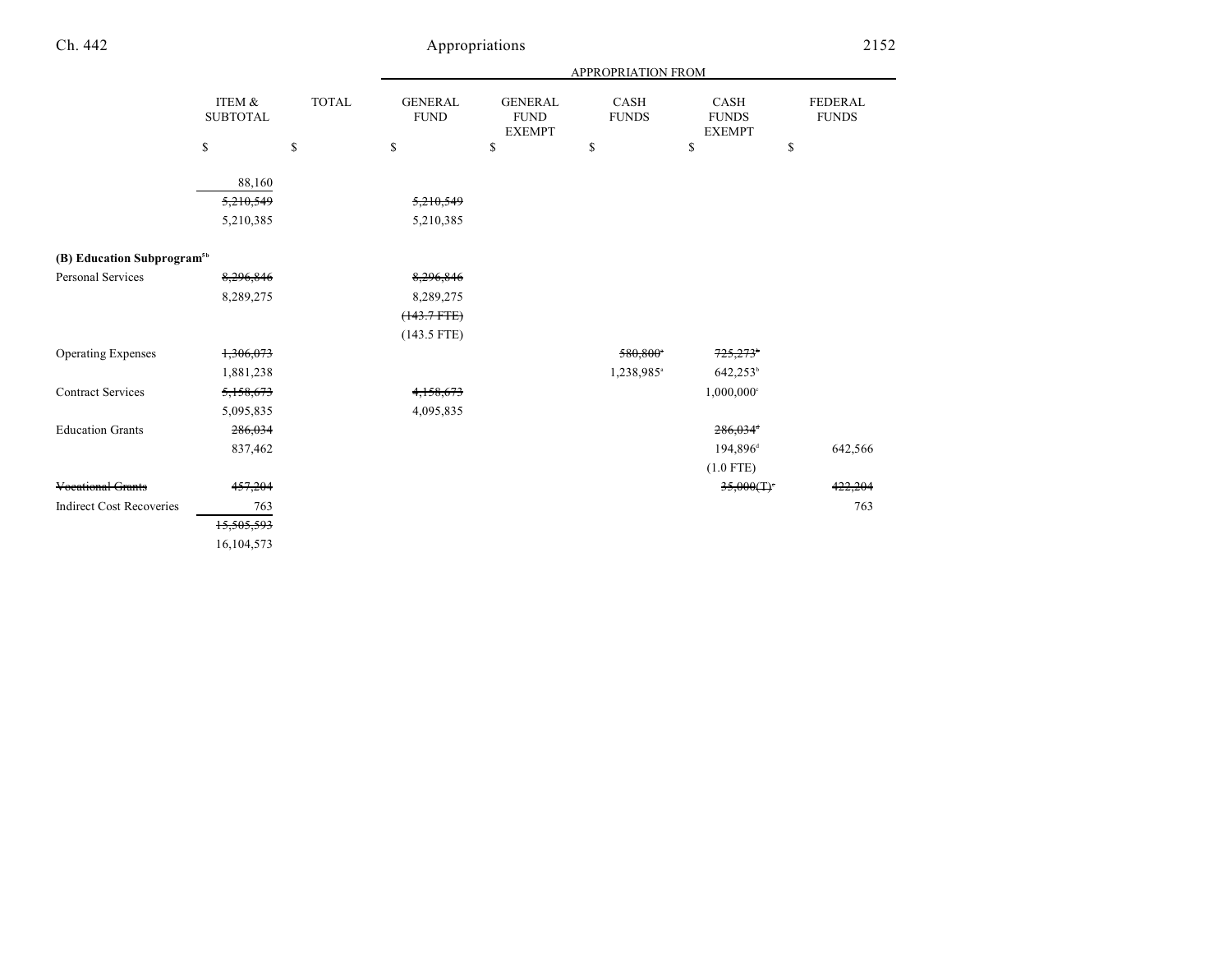<sup>a</sup> This amount shall be from sales revenues earned by vocational programs.

<sup>b</sup> Of this amount, \$449,273 \$448,516 shall be from sales revenues earned by the Canteen Operation, and \$276,000(T) \$193,737(T) shall be from sales revenues

earned by vocational programs for products and services sold to other government agencies.

This amount shall be from sales revenues earned by the Canteen Operation. <sup>c</sup>

<sup>d</sup> Of this amount, \$251,034(T) \$168,754 (T) shall be from federal funds appropriated to the Department of Education, \$25,000(T) \$16,142(T) shall be from federal funds appropriated to the Colorado Department of Public Health and Environment, and \$10,000 shall be from gifts, grants, and donations.

<sup>T</sup> This amount shall be from federal funds transferred from the Community Colleges in the Department of Higher Education.

#### **(C) Recreation Subprogram**

| <b>Personal Services</b>  | 6,006,621 | 6,006,621     |                     |
|---------------------------|-----------|---------------|---------------------|
|                           | 6,001,733 | 6,001,733     |                     |
|                           |           | $(117.6$ FTE) |                     |
|                           |           | $(117.5$ FTE) |                     |
| <b>Operating Expenses</b> | 73,769    |               | 73,769              |
|                           | 73,605    |               | 73,605 <sup>a</sup> |
|                           | 6,080,390 |               |                     |
|                           | 6,075,338 |               |                     |

<sup>a</sup> This amount shall be from sales revenues earned by the Canteen Operation.

| (D) Drug and Alcohol Treatment Subprogram |           |                |                      |      |
|-------------------------------------------|-----------|----------------|----------------------|------|
| Personal Services                         | 210,607   | 210,607        |                      |      |
|                                           |           | $(3.5$ FTE)    |                      |      |
| Drug Offender Surcharge                   |           |                |                      |      |
| Program                                   | 665,127   |                | 665,127 <sup>a</sup> |      |
| <b>Contract Services</b>                  | 3,625,235 | 3,625,235      |                      |      |
|                                           | 3,692,662 | 3,692,662      |                      |      |
| Ch. 442                                   |           | Appropriations |                      | 2153 |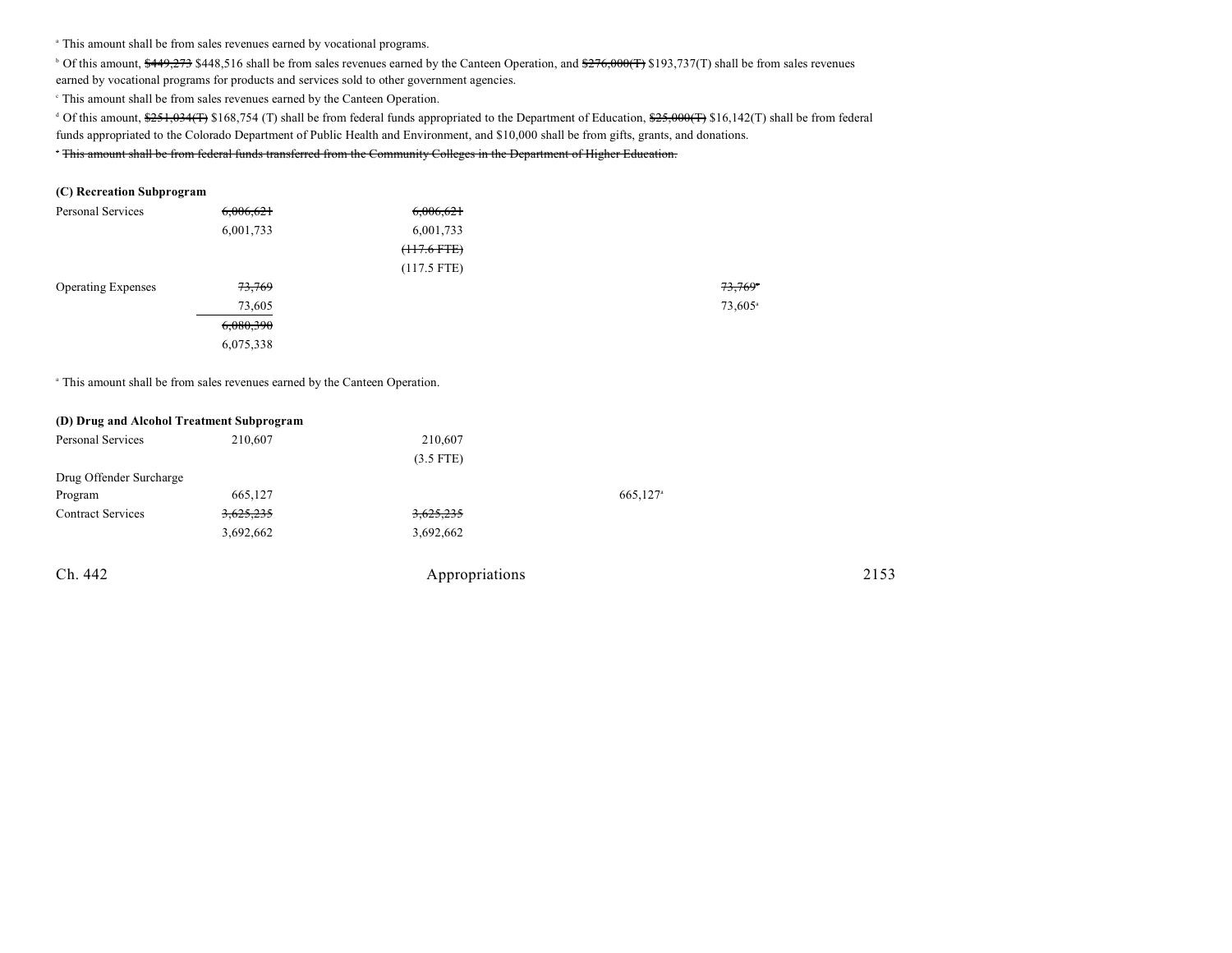#### APPROPRIATION FROM ITEM & SUBTOTAL TOTAL GENERAL FUND GENERAL FUND EXEMPT CASH FUNDS CASH FUNDS EXEMPT FEDERAL FUNDS  $\texttt{s}$   $\texttt{s}$   $\texttt{s}$   $\texttt{s}$   $\texttt{s}$   $\texttt{s}$ Ch. 442 Appropriations 2154 Treatment Grants  $687,144$   $687,144$   $687,144$   $687,144$   $687,144$   $687,144$   $687,144$   $687,144$   $687,144$   $687,144$   $687,144$   $687,144$   $687,144$   $687,144$   $687,144$   $687,144$   $687,144$   $687,144$   $687,144$   $687,144$   $687$  $512,704$  299,978 212,726(T)<sup>6</sup> 299,978 5,188,113

<sup>a</sup> This amount shall be from the Drug Offender Surcharge Fund created in Section 18-19-103(4), C.R.S.

5,081,100

<sup>h</sup> This amount shall be from federal funds appropriated to the Division of Criminal Justice in the Department of Public Safety.

| (E) Sex Offender Treatment Subprogram |           |              |                       |                 |         |
|---------------------------------------|-----------|--------------|-----------------------|-----------------|---------|
| <b>Personal Services</b>              | 2,292,034 | 2,263,223    | $28,811$ <sup>a</sup> |                 |         |
|                                       |           | $(44.1$ FTE) | $(1.0$ FTE)           |                 |         |
| <b>Operating Expenses</b>             | 265,344   | 264,844      | $500^{\circ}$         |                 |         |
| Polygraph Testing                     | 97,617    | 97,617       |                       |                 |         |
| Sex Offender Treatment                |           |              |                       |                 |         |
| Grants                                | 221,282   |              |                       |                 | 221,282 |
|                                       | 209,076   |              |                       | $41,000(T)^{b}$ | 168,076 |
| Start-up Costs                        | 36,190    | 36,190       |                       |                 |         |
|                                       | 2,912,467 |              |                       |                 |         |
|                                       | 2,900,261 |              |                       |                 |         |
|                                       |           |              |                       |                 |         |

<sup>a</sup> These amounts shall be from the Sex Offender Surcharge Fund created in Section 18-21-103 (3), C.R.S.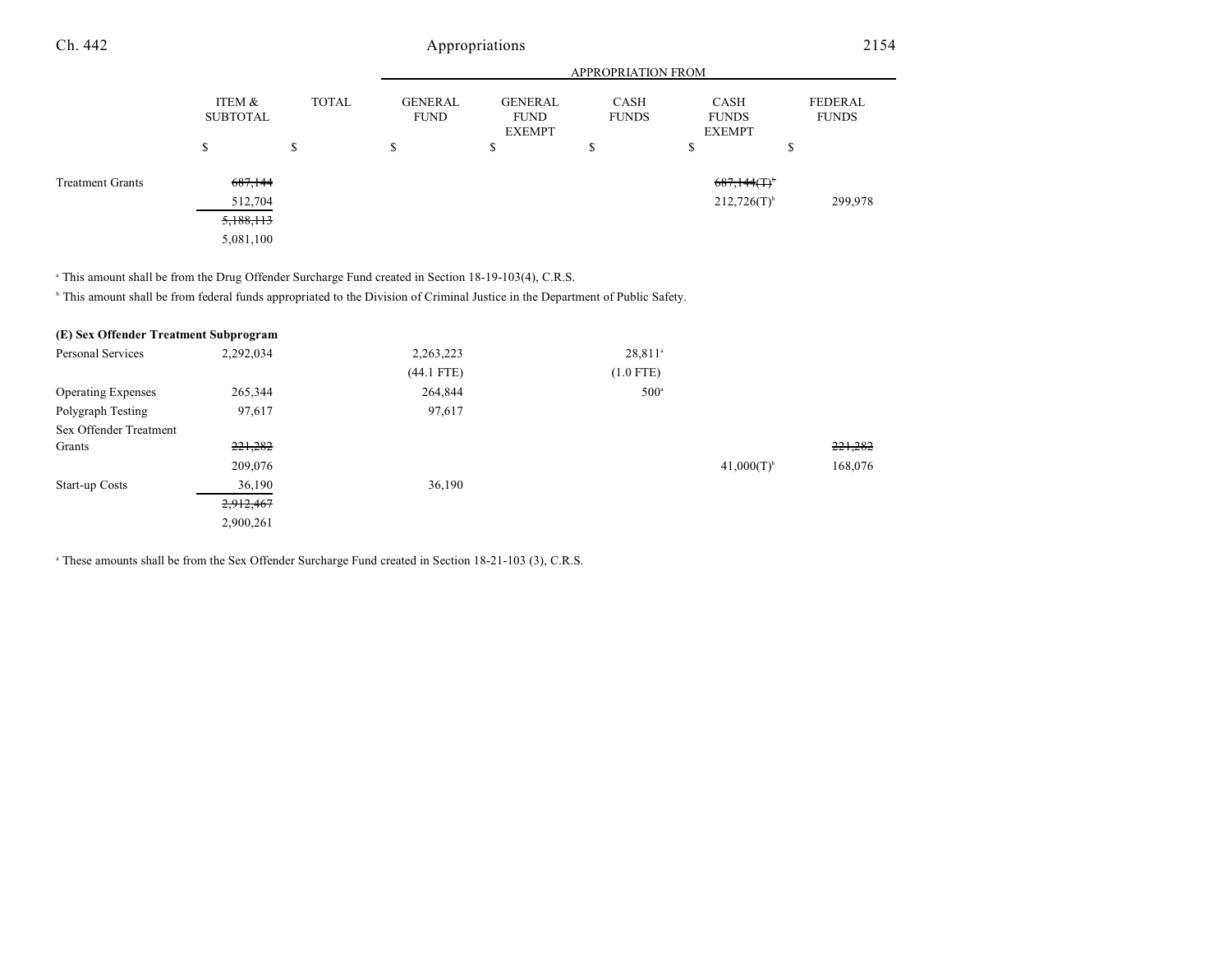**.** This amount shall be from federal funds appropriated to the Division of Criminal Justice in the Department of Public Safety.

|  | (F) Volunteers Subprogram |  |  |
|--|---------------------------|--|--|
|--|---------------------------|--|--|

| Personal Services         | 471,729     |
|---------------------------|-------------|
|                           | $(9.0$ FTE) |
| <b>Operating Expenses</b> | 17.912      |
|                           | 489.641     |

<sup>a</sup> This amount shall be from sales revenues earned by the Canteen Operation.

35,386,753 35,861,298

#### **(5) COMMUNITY SERVICES**

| (A) Parole Subprogram     |                      |
|---------------------------|----------------------|
| Personal Services         | <del>7.121.586</del> |
|                           | 7,266,799            |
|                           | $(130.3 FTE)$        |
|                           | $(133.3$ FTE)        |
| <b>Operating Expenses</b> | 827,274              |
|                           | 845,495              |
| Administrative Law Judge  |                      |
| Services                  | 8,245                |
|                           | 5,317                |
| <b>Contract Services</b>  | <del>562,434</del>   |
|                           | 625.572              |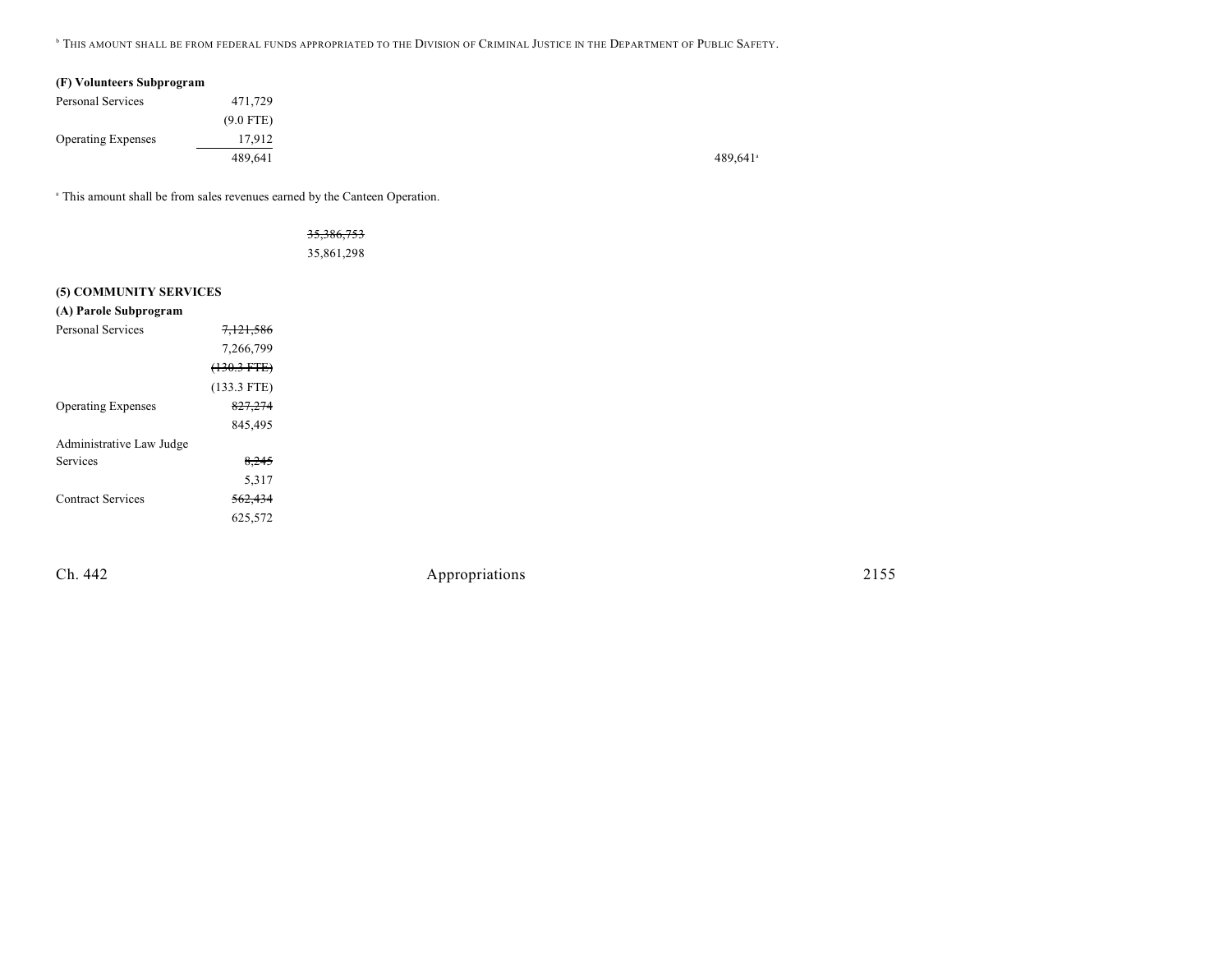|                |                           |              | <b>APPROPRIATION FROM</b>     |                                                |                             |                                       |                                |  |
|----------------|---------------------------|--------------|-------------------------------|------------------------------------------------|-----------------------------|---------------------------------------|--------------------------------|--|
|                | ITEM &<br><b>SUBTOTAL</b> | <b>TOTAL</b> | <b>GENERAL</b><br><b>FUND</b> | <b>GENERAL</b><br><b>FUND</b><br><b>EXEMPT</b> | <b>CASH</b><br><b>FUNDS</b> | CASH<br><b>FUNDS</b><br><b>EXEMPT</b> | <b>FEDERAL</b><br><b>FUNDS</b> |  |
|                | \$                        | \$           | \$                            | \$                                             | \$                          | \$                                    | Ф                              |  |
| PAROLE GRANTS  | 64,775                    |              |                               |                                                |                             |                                       |                                |  |
| Start-up Costs | 226,358                   |              |                               |                                                |                             |                                       |                                |  |
|                | 263,937                   |              |                               |                                                |                             |                                       |                                |  |
|                | 8,745,897                 |              | 8,745,897                     |                                                |                             |                                       |                                |  |
|                | 9,071,895                 |              | 9,007,120                     |                                                |                             | $29,775(T)^{a}$                       | 35,000                         |  |

 $\degree$  This amount shall be from federal funds appropriated to the Division of Criminal Justice in the Department of Public Safety.

#### **(B) Parole Intensive Supervision Subprogram**

| <del>3.231.674</del> |  |
|----------------------|--|
| 3,294,548            |  |
| $(69.6$ FTE)         |  |
| $(70.6$ FTE)         |  |
| <del>370,953</del>   |  |
| 375,788              |  |
| 1,136,562            |  |
| 1,264,039            |  |
| <del>876,136</del>   |  |
| 974,403              |  |
| 69,383               |  |
|                      |  |
|                      |  |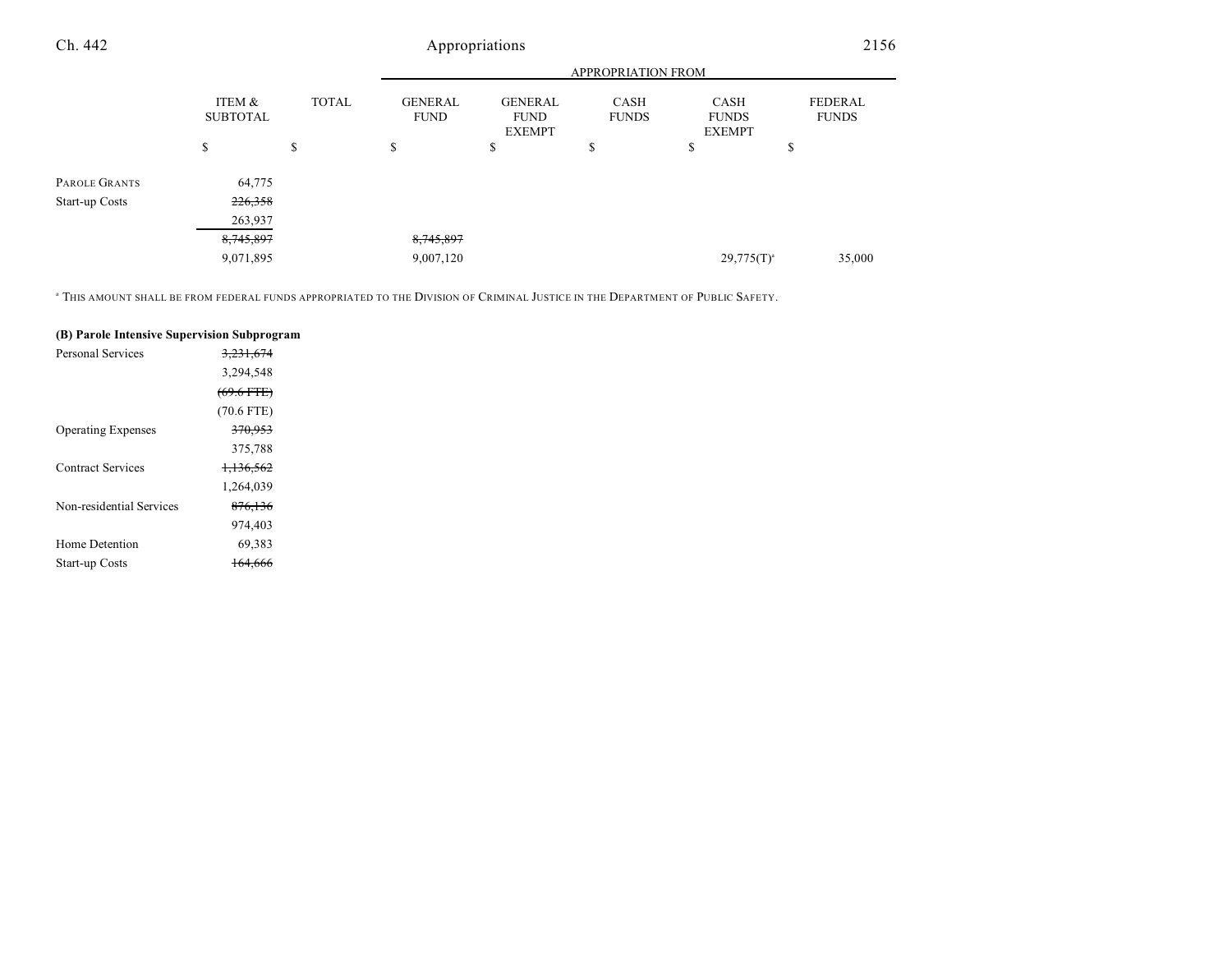|                                      | 175,575                                        |              |                 |
|--------------------------------------|------------------------------------------------|--------------|-----------------|
|                                      | 5,849,374                                      | 5,849,374    |                 |
|                                      | 6,153,736                                      | 6,153,736    |                 |
|                                      | (C) Community Intensive Supervision Subprogram |              |                 |
| <b>Personal Services</b>             | 2,869,840                                      |              |                 |
|                                      | $(53.3$ FTE)                                   |              |                 |
| <b>Operating Expenses</b>            | 513,810                                        |              |                 |
| <b>Contract Services</b>             | 3,507,912                                      |              |                 |
| Start-up Costs                       | 40,927                                         |              |                 |
|                                      | 6,932,489                                      | 6,932,489    |                 |
| (D) Community Supervision Subprogram |                                                |              |                 |
| (1) Community<br>Supervision         |                                                |              |                 |
| Personal Services                    | 2,364,102                                      | 2,364,102    |                 |
|                                      |                                                | $(43.9$ FTE) |                 |
| <b>Operating Expenses</b>            | 150,641                                        | 150,641      |                 |
| Community Mental Health              |                                                |              |                 |
| Services                             | 540,837                                        | 540,837      |                 |
| PSYCHOTROPIC                         |                                                |              |                 |
| MEDICATION <sup>5d</sup>             | 552,000                                        | 552,000      |                 |
| Contract Services for High           |                                                |              |                 |
| <b>Risk Offenders</b>                | 287,718                                        | 287,718      |                 |
| Contract Services for                |                                                |              |                 |
| <b>Fugitive Returns</b>              |                                                |              |                 |
|                                      | 32,475                                         |              | $32,475(T)^{4}$ |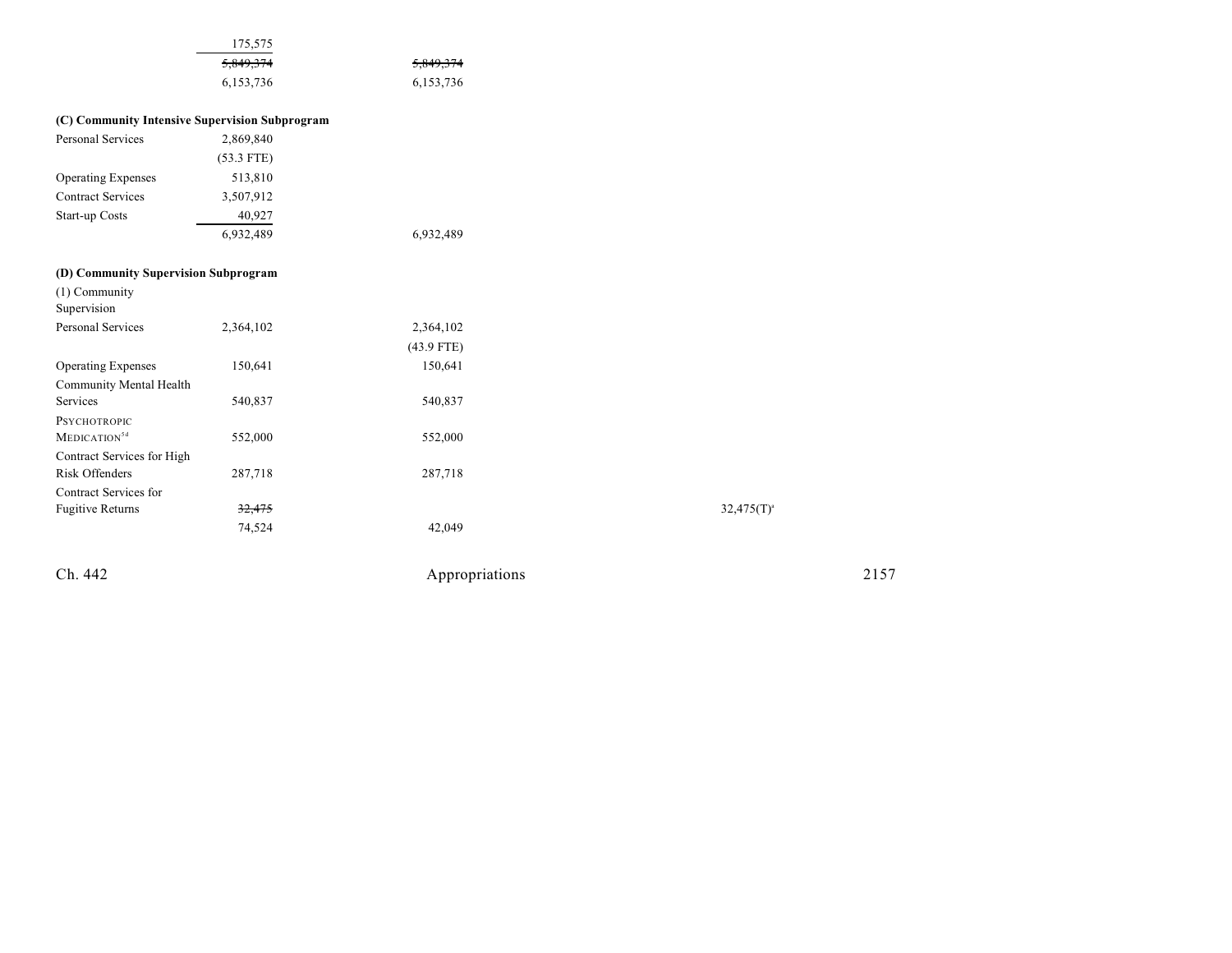| Ch. 442                      |                           |              | Appropriations                |                                                |                      |                                       | 2158                    |
|------------------------------|---------------------------|--------------|-------------------------------|------------------------------------------------|----------------------|---------------------------------------|-------------------------|
|                              |                           |              |                               |                                                | APPROPRIATION FROM   |                                       |                         |
|                              | ITEM &<br><b>SUBTOTAL</b> | <b>TOTAL</b> | <b>GENERAL</b><br><b>FUND</b> | <b>GENERAL</b><br><b>FUND</b><br><b>EXEMPT</b> | CASH<br><b>FUNDS</b> | CASH<br><b>FUNDS</b><br><b>EXEMPT</b> | FEDERAL<br><b>FUNDS</b> |
|                              | Φ<br>ъ                    | S            | \$                            | ¢<br>Ф                                         | \$                   | ¢<br>Φ                                | \$                      |
| <b>Community Corrections</b> |                           |              |                               |                                                |                      |                                       |                         |
| Grant                        | 37,002                    |              |                               |                                                |                      | $37,002($ T) <sup>a</sup>             |                         |
| Start-up Costs               | 43,756                    |              | 43,756                        |                                                |                      |                                       |                         |
|                              | 3,456,531                 |              |                               |                                                |                      |                                       |                         |

<sup>a</sup> These amounts THIS AMOUNT shall be from federal funds appropriated to the Division of Criminal Justice in the Department of Public Safety.

| (2) Youthful Offender System Aftercare |             |              |
|----------------------------------------|-------------|--------------|
| Personal Services                      | 562,505     |              |
|                                        | $(9.5$ FTE) |              |
| <b>Operating Expenses</b>              | 141,067     |              |
| <b>Contract Services</b>               | 1,062,396   |              |
|                                        | 1,765,968   | 1,765,968    |
| (E) Community Re-entry Subprogram      |             |              |
| Personal Services                      | 603,735     | 603,735      |
|                                        |             | $(12.0$ FTE) |
| <b>Operating Expenses</b>              | 14,500      | 14,500       |
| <b>Offender Emergency</b>              |             |              |
| Assistance                             | 86,844      | 86,844       |

4,013,578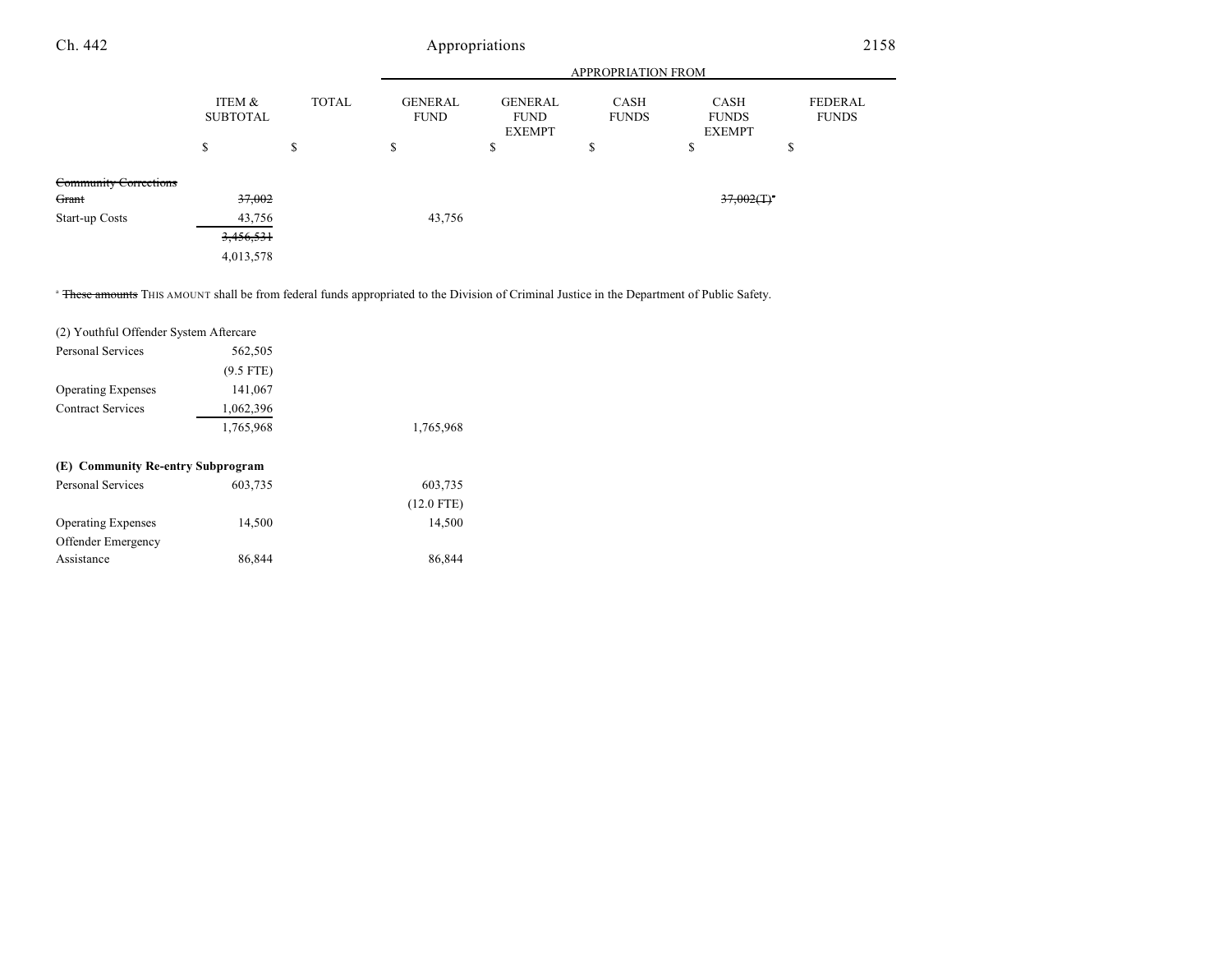| <b>Contract Services</b>       | 190,000   | 190,000 |                                      |
|--------------------------------|-----------|---------|--------------------------------------|
| Offender Re-employment         |           |         |                                      |
| Center                         | 110,000   | 100,000 | $10,000^{\circ}$                     |
| <b>Community Reintegration</b> |           |         |                                      |
| Grants                         | 393,103   |         | $393,103($ T) <sup>*</sup>           |
|                                | 739,092   |         | $118,919(T)$ <sup>b</sup><br>620,173 |
| Start-up Costs                 | 20,114    | 20,114  |                                      |
|                                | 1,418,296 |         |                                      |
|                                | 1,764,285 |         |                                      |

<sup>a</sup> This amount shall be from gifts, grants, and donations.

<sup>b</sup> This amount shall be from the federal Life Skills Grant appropriated to the Department of Education. FEDERAL FUNDS APPROPRIATED TO THE COLORADO DEPARTMENT OF LABOR AND EMPLOYMENT.

|                             |               | 28,168,555 |                |  |
|-----------------------------|---------------|------------|----------------|--|
|                             |               | 29,701,951 |                |  |
|                             |               |            |                |  |
| (6) PAROLE BOARD            |               |            |                |  |
| Personal Services           | 969,511       |            |                |  |
|                             | $(13.5$ FTE)  |            |                |  |
| <b>Operating Expenses</b>   | 104,890       |            |                |  |
| <b>Contract Services</b>    | 77,000        |            |                |  |
|                             |               | 1,151,401  | 1,151,401      |  |
| (7) CORRECTIONAL INDUSTRIES |               |            |                |  |
| Personal Services           | 9,159,779     |            |                |  |
|                             | $(151.0$ FTE) |            |                |  |
| Ch. 442                     |               |            | Appropriations |  |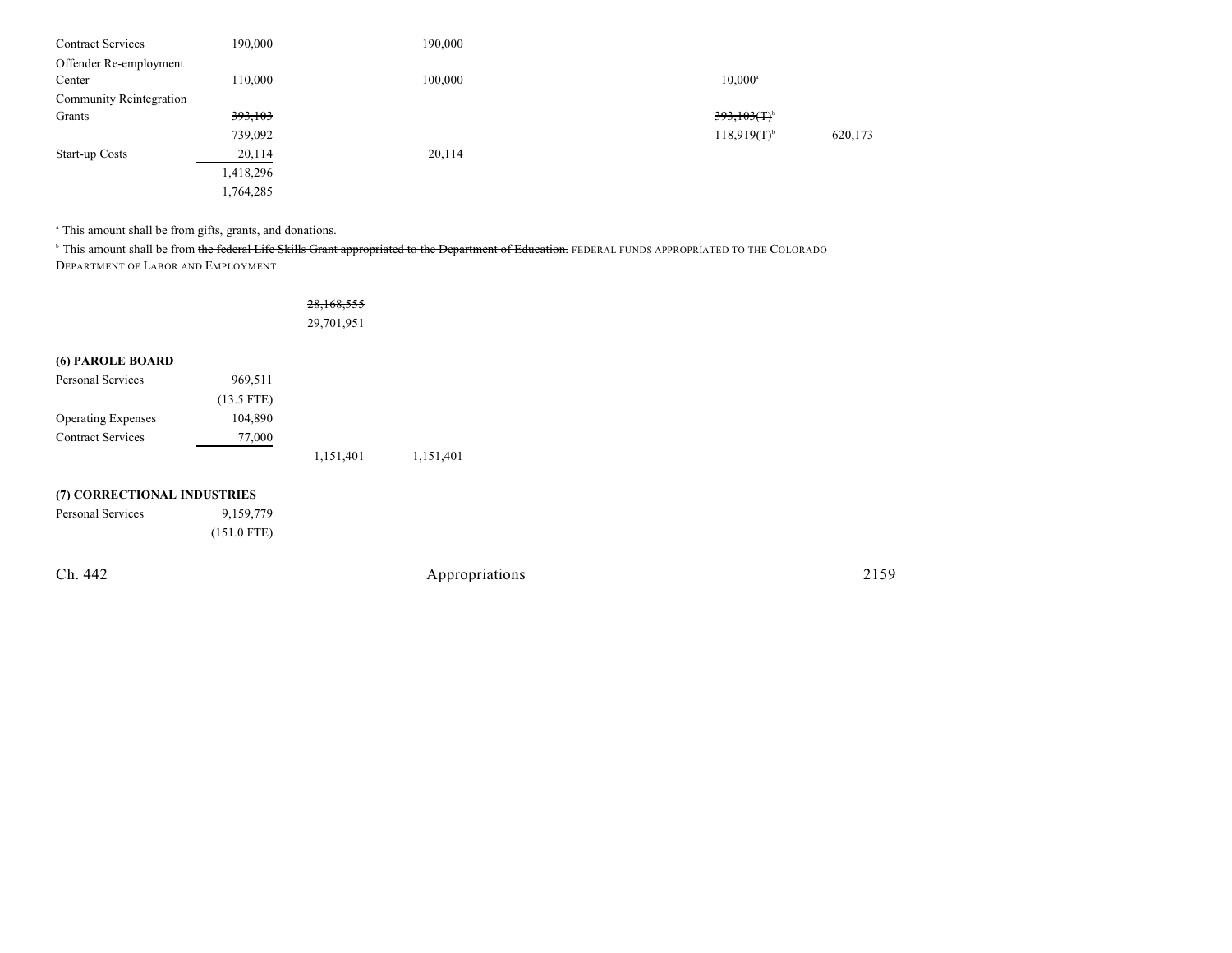| Ch. 442                         |                           |              |                               | Appropriations                                 |                      |                                              | 2160                    |  |
|---------------------------------|---------------------------|--------------|-------------------------------|------------------------------------------------|----------------------|----------------------------------------------|-------------------------|--|
|                                 |                           |              | APPROPRIATION FROM            |                                                |                      |                                              |                         |  |
|                                 | ITEM &<br><b>SUBTOTAL</b> | <b>TOTAL</b> | <b>GENERAL</b><br><b>FUND</b> | <b>GENERAL</b><br><b>FUND</b><br><b>EXEMPT</b> | CASH<br><b>FUNDS</b> | <b>CASH</b><br><b>FUNDS</b><br><b>EXEMPT</b> | FEDERAL<br><b>FUNDS</b> |  |
|                                 | S                         | \$           | \$                            | \$                                             | \$                   | \$                                           | \$                      |  |
| <b>Operating Expenses</b>       | 5,349,030                 |              |                               |                                                |                      |                                              |                         |  |
| Raw Materials                   | 16,928,799                |              |                               |                                                |                      |                                              |                         |  |
|                                 | 21,328,799                |              |                               |                                                |                      |                                              |                         |  |
| Inmate Pay                      | 1,488,702                 |              |                               |                                                |                      |                                              |                         |  |
| Capital Outlay                  | 1,406,200                 |              |                               |                                                |                      |                                              |                         |  |
| <b>Indirect Cost Assessment</b> | 365,270                   |              |                               |                                                |                      |                                              |                         |  |
|                                 |                           | 34,697,780   |                               |                                                |                      | 34,697,780                                   |                         |  |
|                                 |                           | 39,097,780   |                               |                                                |                      | 39,097,780 <sup>a</sup>                      |                         |  |

 $^{\circ}$  Of this amount,  $\frac{621,132,715(T)}{25,532,715(T)}$  is estimated to be from sales to other state agencies, \$8,218,277 estimated to be from sales to non-state entities, \$5,196,788(T) is estimated to be from the Department of Revenue for the purchase of license plates, and \$150,000 is estimated to be from the Land Improvement Fund.

## **(8) CANTEEN OPERATION**

| Personal Services               | 1.279.704    |
|---------------------------------|--------------|
|                                 | 1,278,407    |
|                                 | $(28.0$ FTE) |
| <b>Operating Expenses</b>       | 12,261,672   |
|                                 | 12,261,655   |
| Inmate Pay                      | 34.986       |
| <b>Indirect Cost Assessment</b> | 67,007       |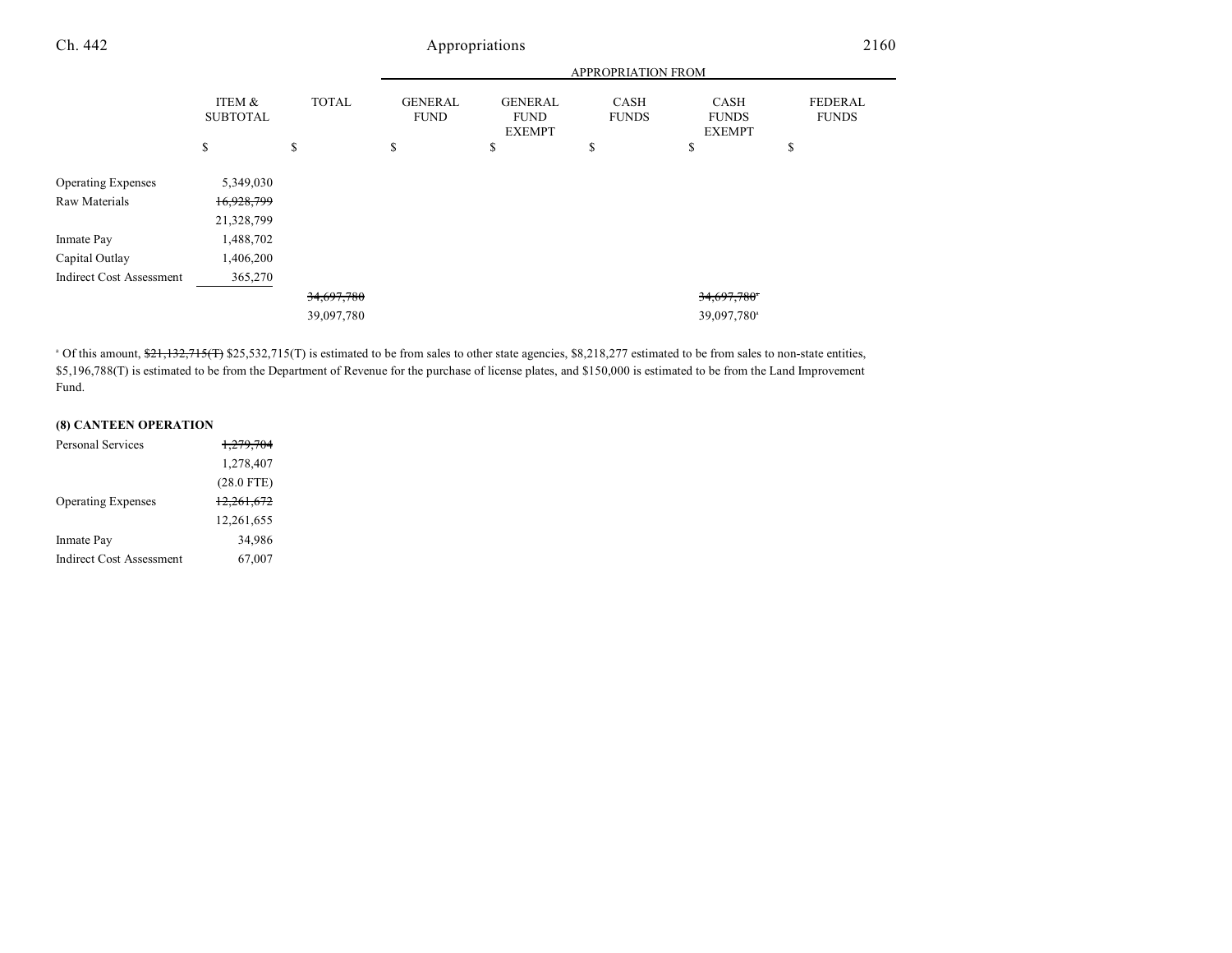| Start-up Costs | 3.438      |                         |
|----------------|------------|-------------------------|
|                | 13,646,807 | 13,646,807*             |
|                | 13.645.493 | 13.645.493 <sup>a</sup> |

<sup>a</sup> This amount shall be from sales revenues earned by the Canteen Operation.

#### **TOTALS PART II**

| $(CORRECTIONS)^{2,3}$ | <del>\$643,770,510</del>                   | <del>\$583,091,854</del> | \$1,970,686°              | <del>\$57,577,872</del> *  | <del>\$1,130,098</del> |
|-----------------------|--------------------------------------------|--------------------------|---------------------------|----------------------------|------------------------|
|                       | $$648,823,292$ $$582,842,768$ <sup>6</sup> |                          | $$2.628.871$ <sup>a</sup> | $$60.986.913$ <sup>a</sup> | \$2,364,740            |

 $^{\circ}$  Of these amounts,  $$28,825,419$  \$32,243,372 contains a (T) notation.

**DE THIS AMOUNT, \$582,885 IS EXEMPT FROM THE STATUTORY LIMIT ON STATE GENERAL FUND APPROPRIATIONS PURSUANT TO SECTION 24-75-201.1(1)(a)(III)(B),** C.R.S.

**FOOTNOTES** -- The following statements are referenced to the numbered footnotes throughout section 2.

- 2 All Departments, Totals -- The General Assembly requests that copies of all reports requested in other footnotes contained in this act be delivered to the Joint Budget Committee and the majority and minority leadership in each house of the General Assembly. Until such time as the Secretary of State publishes the code of Colorado regulations and the Colorado register in electronic form pursuant to section 24-4-103 (11) (b), C.R.S., each principal department of the state is requested to produce its rules in an electronic format that is suitable for public access through electronic means. Such rules in such format should be submitted to the Office of Legislative Legal Services for publishing on the Internet. Alternatively, the Office of Legislative Legal Services may provide links on its internet web site to such rules. It is the intent of the General Assembly that this be done within existing resources.
- 3 (Governor lined through this provision. See L. 2006, p. 2896.)
- 4 (Governor lined through this provision. See L. 2006, p. 2896.)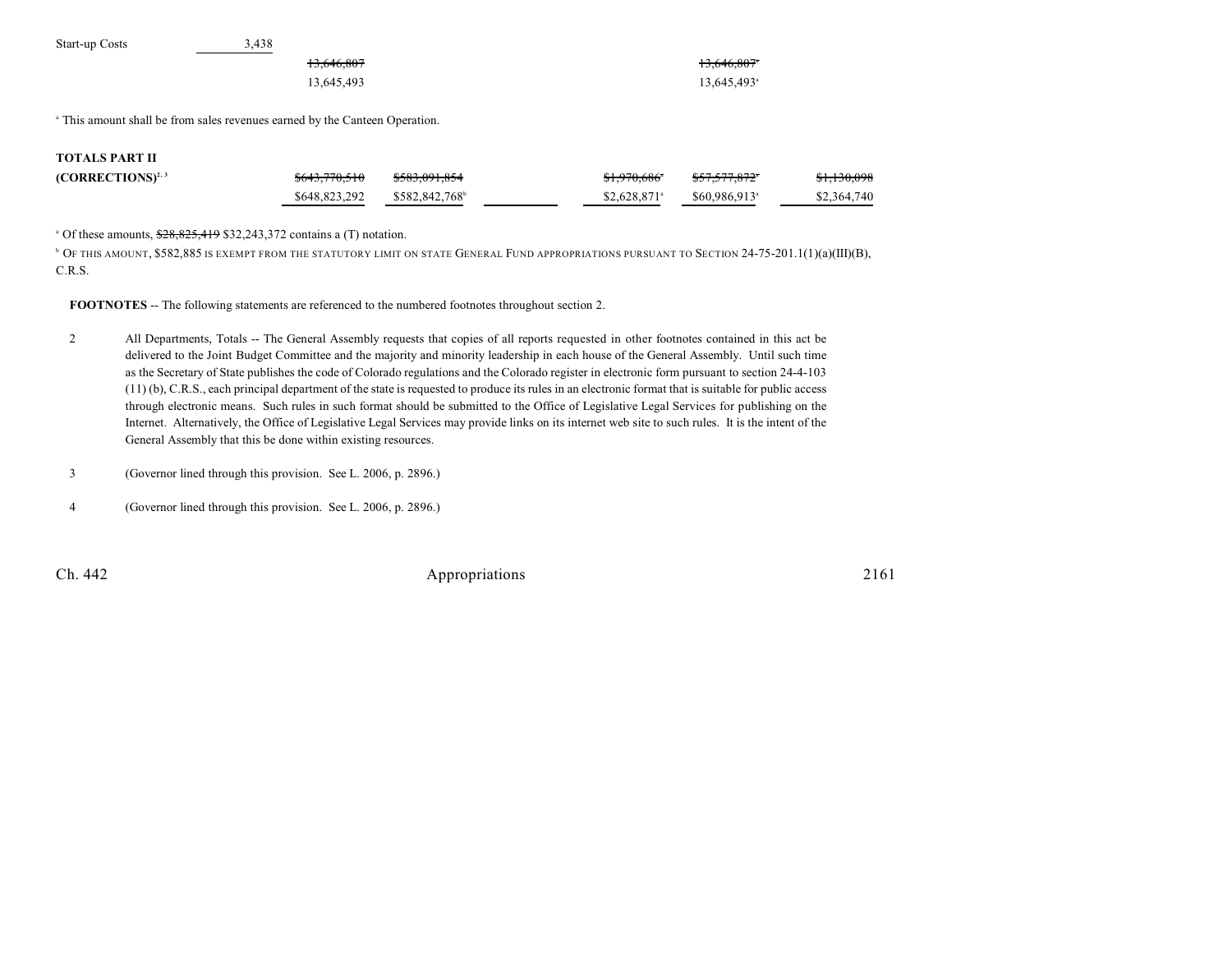- 5 (Governor lined through this provision. See L. 2006, p. 2897.)
- 5c DEPARTMENT OF CORRECTIONS,EXECUTIVE DIRECTOR'S OFFICE,EXTERNAL CAPACITY SUBPROGRAM,PAYMENTS TO HOUSE STATE PRISONERS -- IT IS THE INTENT OF THE GENERAL ASSEMBLY THAT THE DEPARTMENT OF CORRECTIONS BE AUTHORIZED TO TRANSFER 5.0 PERCENT OF THE TOTAL APPROPRIATION FOR EXTERNAL CAPACITY SUBPROGRAM BETWEEN LINE ITEMS IN THE EXTERNAL CAPACITY SUBPROGRAM FOR PURPOSES OF REIMBURSING LOCAL JAILS, PRIVATE PRISON PROVIDERS, AND COMMUNITY CORRECTIONS PROVIDERS. IT IS FURTHER THE INTENT OF THE GENERAL ASSEMBLY THAT THE DEPARTMENT PROVIDE A REPORT TO THE JOINT BUDGET COMMITTEE ON NOVEMBER 1, 2007, SUMMARIZING TRANSFERS THAT WERE MADE PURSUANT TO THE PROVISIONS OF THIS FOOTNOTE.
- 5a (Governor lined through this provision. See L. 2006, p. 2897.)
- 5b Department of Corrections, Inmate Programs, Education Subprogram -- The General Assembly requests the Department submit a report to the Joint Budget Committee by November 1, 2006, which identifies and analyzes education programs provided by the Department to its prisoners that are shown to reduce recidivism rates. Such report should include, but not be limited to: (1) a list of the programs; (2) the cost of each individual program; and (3) longitudinal data which shows the program's efficacy.
- 5d DEPARTMENT OF CORRECTIONS,COMMUNITY SERVICES,COMMUNITY SUPERVISION SUBPROGRAM,COMMUNITY SUPERVISION,PSYCHOTROPIC MEDICATION -- THE DEPARTMENT IS REQUESTED TO SUBMIT A REPORT TO THE JOINT BUDGET COMMITTEE ON OR BEFORE FEBRUARY 1, 2008, SUMMARIZING THE OUTCOMES OF OFFENDERS WHO WERE PROVIDED PSYCHOTROPIC MEDICATION FROM THIS LINE ITEM. THE REPORT IS REQUESTED TO INCLUDE THE NUMBER OF MENTALLY ILL OFFENDERS WHO RECEIVE MEDICATION FROM THIS LINE ITEM, THE REGRESSION RATE OF THE OFFENDERS, AND THE NUMBER OF OFFENDERS WHO COMMIT NEW CRIMES. THE REPORT IS REQUEST TO COMPARE THESE OUTCOMES WITH THE POPULATION OF MENTALLY ILL OFFENDERS IN COMMUNITY CORRECTIONS PROGRAMS IN FY 2005-06.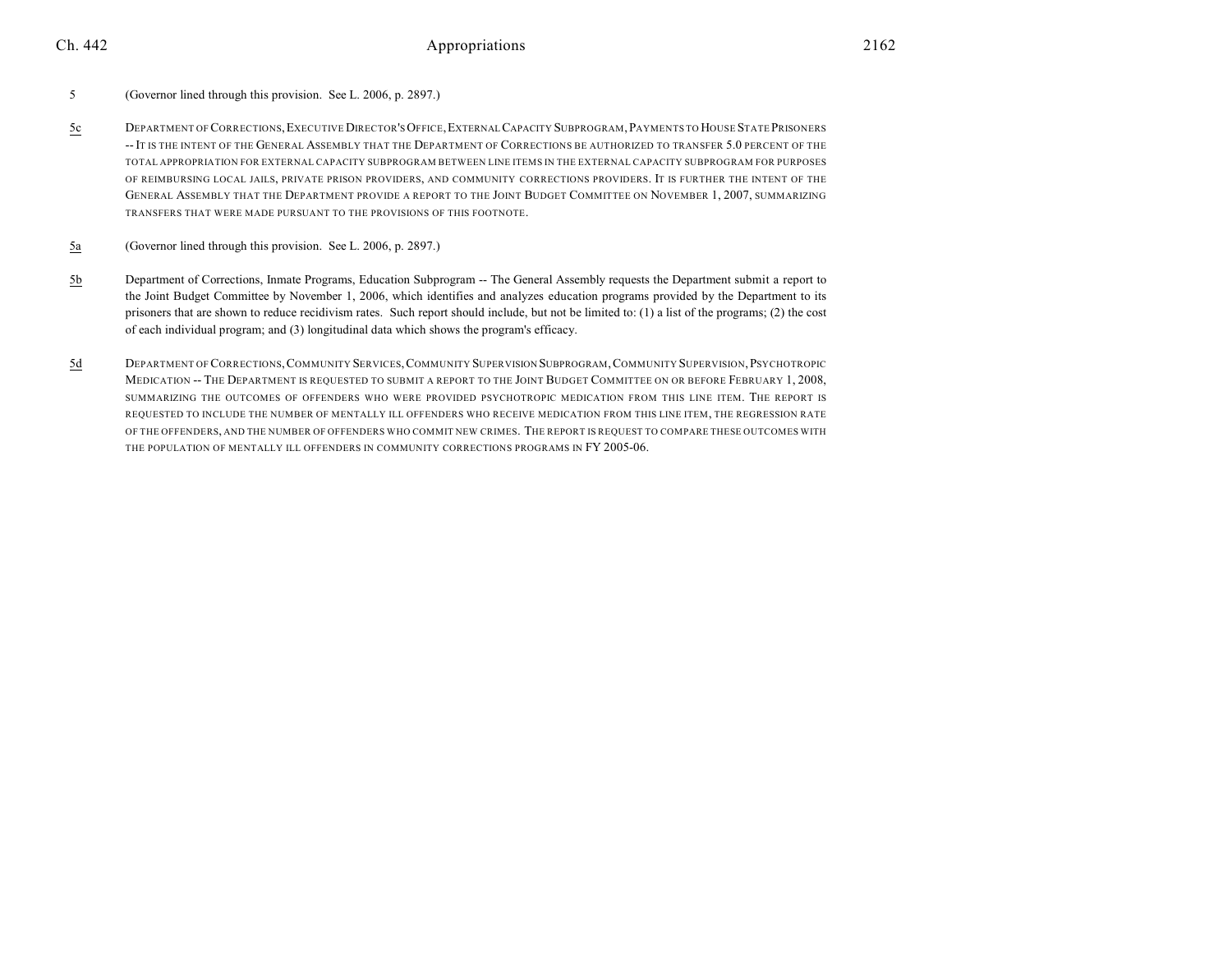|                           |       | APPROPRIATION FROM     |                        |                      |                             |                         |  |
|---------------------------|-------|------------------------|------------------------|----------------------|-----------------------------|-------------------------|--|
| ITEM &<br><b>SUBTOTAL</b> | TOTAL | GENERAL<br><b>FUND</b> | GENERAL<br><b>FUND</b> | CASH<br><b>FUNDS</b> | <b>CASH</b><br><b>FUNDS</b> | FEDERAL<br><b>FUNDS</b> |  |
|                           |       |                        | <b>EXEMPT</b>          |                      | <b>EXEMPT</b>               |                         |  |
|                           |       |                        |                        |                      |                             |                         |  |

**SECTION 2.** Part II (1) (B) (2) of section 2 of chapter 354, Session Laws of Colorado 2005, as amended by section 1 of chapter 366, Session Laws of Colorado 2006, is amended to read:

Section 2. **Appropriation.**

## **PART II DEPARTMENT OF CORRECTIONS**

| (B) External Capacity Subprogram                       |                       |                       |
|--------------------------------------------------------|-----------------------|-----------------------|
| (2) Payments to House State Prisoners <sup>7, 7a</sup> |                       |                       |
| Payments to local jails at a                           |                       |                       |
| rate of \$47.42 per inmate                             |                       |                       |
| per day <sup>7b</sup>                                  | 11.729.242            | <del>11.729.242</del> |
|                                                        | 13,729,242            | 13,729,242            |
| Payments to private                                    |                       |                       |
| prisons at a rate of \$50.28                           |                       |                       |
| per inmate per day                                     | <del>66.509.906</del> | <del>66.509.906</del> |
|                                                        | 64,509,906            | 64,509,906            |